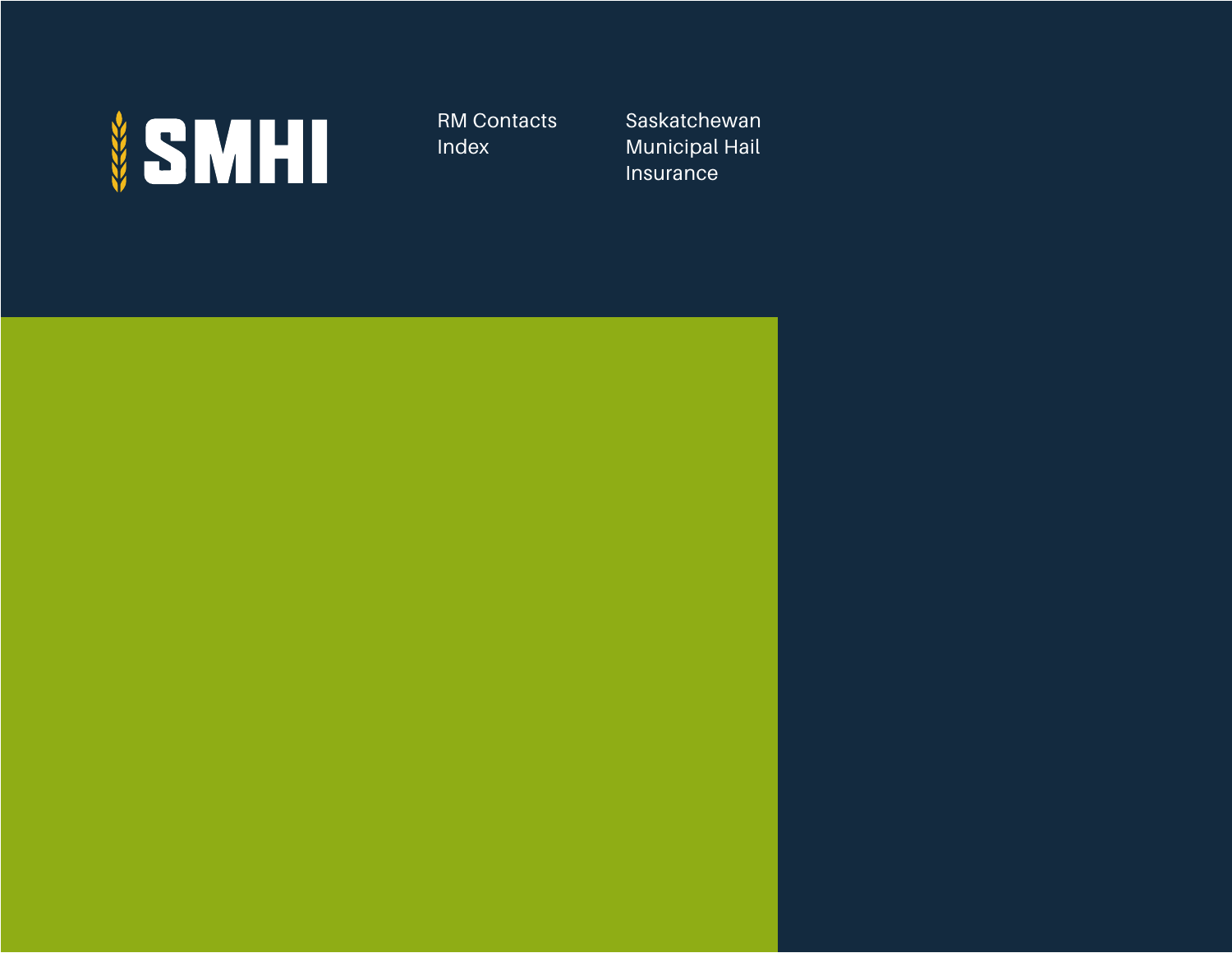# **Agent Contact List**

# **Click on your RM number and you'll be sent directly to your agent's contact information.**

| <b>RM NUMBER</b> |                | <b>RM NUMBER</b> |    |
|------------------|----------------|------------------|----|
| RM 1-33          | 3              | RM 273-301       | 12 |
| RM 34-65         | $\overline{4}$ | RM 303-322       | 13 |
| RM 66-94         | $\overline{5}$ | RM 331-350       | 14 |
| RM 95-121        | 6              | RM 351-394       | 15 |
| RM 122-139       | 7 <sup>1</sup> | RM 395-429       | 16 |
| RM 141-166       | 8              | RM 430-464       | 17 |
| RM 167-214       | 9              | RM 466-499       | 18 |
| RM 215-241       | 10             | RM 501-622       | 19 |
| RM 243-271       | 11             |                  |    |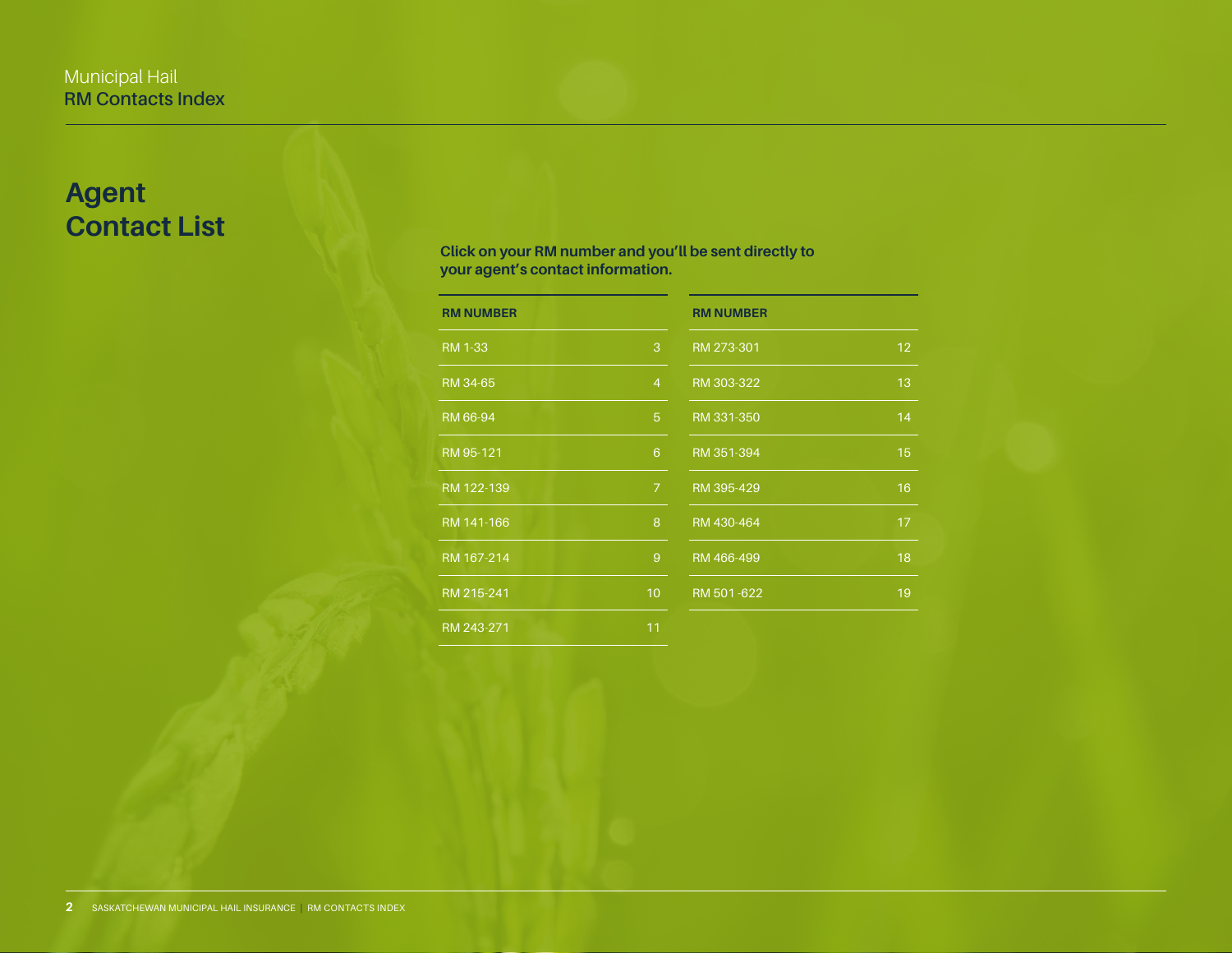- <span id="page-2-0"></span>**NO. 1 RM OF ARGYLE, SMHI & AMHI**  Erin McMillen Box 120, Gainsborough, SK S0C 0Z0 P: (306) 685-2010 F: (306) 685-2161 E: [rm.1@sasktel.net](mailto:rm.1%40sasktel.net?subject=)
- **NO. 2 RM OF MOUNT PLEASANT, SMHI**  Lydia Hammell Box 278, Carnduff, SK S0C 0S0 P: (306) 482-3313 F: (306) 482-3422 E: [rm.2@sasktel.net](mailto:rm.2%40sasktel.net?subject=)
- **NO. 3 RM OF ENNISKILLEN, SMHI & AMHI** Pamela Bartlett Box 179, Oxbow, SK S0C 2B0 P: (306) 483-2277 F: (306) 483-2598 E: [rm3@sasktel.net](mailto:rm3%40sasktel.net?subject=)
- **NO. 4 RM OF COALFIELDS, SMHI & AMHI** Holley Odgers Box 190, Bienfait, SK S0C 0M0 P: (306) 388-2723 F: (306) 388-2330 E: [rm.04@myaccess.ca](mailto:rm.04%40myaccess.ca?subject=)
- **NO. 5 RM OF ESTEVAN, SMHI & AMHI**

Michelle Dickie #1-322-4Th St., Estevan, SK S4A 0T8 P: (306) 634-2222 F: (306) 634-2223 E: [rm5@sasktel.net](mailto:rm5%40sasktel.net?subject=)

**NO. 6 RM OF CAMBRIA, SMHI & AMHI** Monica Kovach Box 210, Torquay, SK S0C 2L0 P: (306) 923-2000 F: (306) 923-2099 E: [rm.cambria@sasktel.net](mailto:rm.cambria%40sasktel.net?subject=)

- **NO. 7 RM OF SOURIS VALLEY, SMHI & AMHI** Erica Pederson Box 40, Oungre, SK S0C 1Z0 P: (306) 456-2676 F: (306) 456-2480 E: [rm07@sasktel.net](mailto:rm07%40sasktel.net?subject=)
- **NO. 8 RM OF LAKE ALMA, SMHI**  Myrna Lohse Box 100, Lake Alma, SK S0C 1M0 P: (306) 447-2022 F: (306) 447-2023 E: [rmalma@sasktel.net](mailto:rmalma%40sasktel.net?subject=) **Agent for AMHI: Spring View Ranch Ltd. Contact is same as above.**
- **NO. 9 RM OF SURPRISE VALLEY, SMHI & AMHI** Loran Tessier

Box 52, Minton, SK S0C 1T0 P: (306) 969-2144 F: (306) 969-2127 E: [rmnine@sasktel.net](mailto:rmnine@sasktel.net)

### **NO. 10 RM OF HAPPY VALLEY, SMHI & AMHI**

Leanne Totton Box 39, Big Beaver, SK S0H 0G0 P: (306) 267-4540 F: (306) 267-4540 E: [rm10@sasktel.net](mailto:rm10%40sasktel.net%20?subject=)

### **NO. 11 RM OF HART BUTTE, SMHI & AMHI**

Leanne Totton Box 210, Coronach, SK S0H 0Z0 P: (306) 267-2005 F: (306) 267-2391 E: [rm11@sasktel.net](mailto:rm11@sasktel.net)

### **NO. 12 RM OF POPLAR VALLEY, SMHI & AMHI**

Lynn Fisher Box 190, Rockglen, SK S0H 3R0 P: (306) 476-2062 F: (306) 476-2175 E: [rm12@sasktel.net](mailto:rm12@sasktel.net)

- **NO. 17 RM OF VAL MARIE, SMHI & AMHI** Cathy Legault Box 59, Val Marie, SK S0N 2T0 P: (306) 298-2009 F: (306) 298-2224 E: [rm17@sasktel.net](mailto:rm17%40sasktel.net%20?subject=)
- **NO. 18 RM OF LONE TREE, SMHI & AMHI**  Marla Shirley Box 30, Climax, SK S0N 0N0 P: (306) 293-2124 F: (306) 293-2702 E: [rmltno.18@sasktel.net](mailto:rmltno.18%40sasktel.net?subject=)
- **NO. 19 RM OF FRONTIER, SMHI & AMHI** Barbara Webber Box 30, Frontier, SK S0N 0W0 P: (306) 296-2030 F: (306) 296-2175 E: [rm19@sasktel.net](mailto:rm19@sasktel.net)
- **NO. 31 RM OF STORTHOAKS, SMHI & AMHI** Elissa Henrion

Box 40, Storthoaks, SK S0C 2K0 P: (306) 449-2262 F: (306) 449-2210 E: [rm31@sasktel.net](mailto:rm31%40sasktel.net?subject=) **Agent For AMHI: Elissa Henrion & Gisele Bouchard. Contact is same as above.**

**NO. 32 RM OF RECIPROCITY, SMHI & AMHI** Marilyn Larsen Box 70, Alida, SK S0C 0B0 P: (306) 443-2212 F: (306) 443-2287 E: [rm.of.reciprocity@sasktel.net](mailto:rm.of.reciprocity%40sasktel.net?subject=)

**NO.33 RM OF MOOSE CREEK, SMHI & AMHI** Sentura Freitag Box 10, Alameda, SK S0C 0A0 P: (306) 489-2044 F: (306) 489-2112 E: [rm33@sasktel.net](mailto:rm33%40sasktel.net?subject=)

**3** SASKATCHEWAN MUNICIPAL HAIL INSURANCE | RM CONTACTS INDEX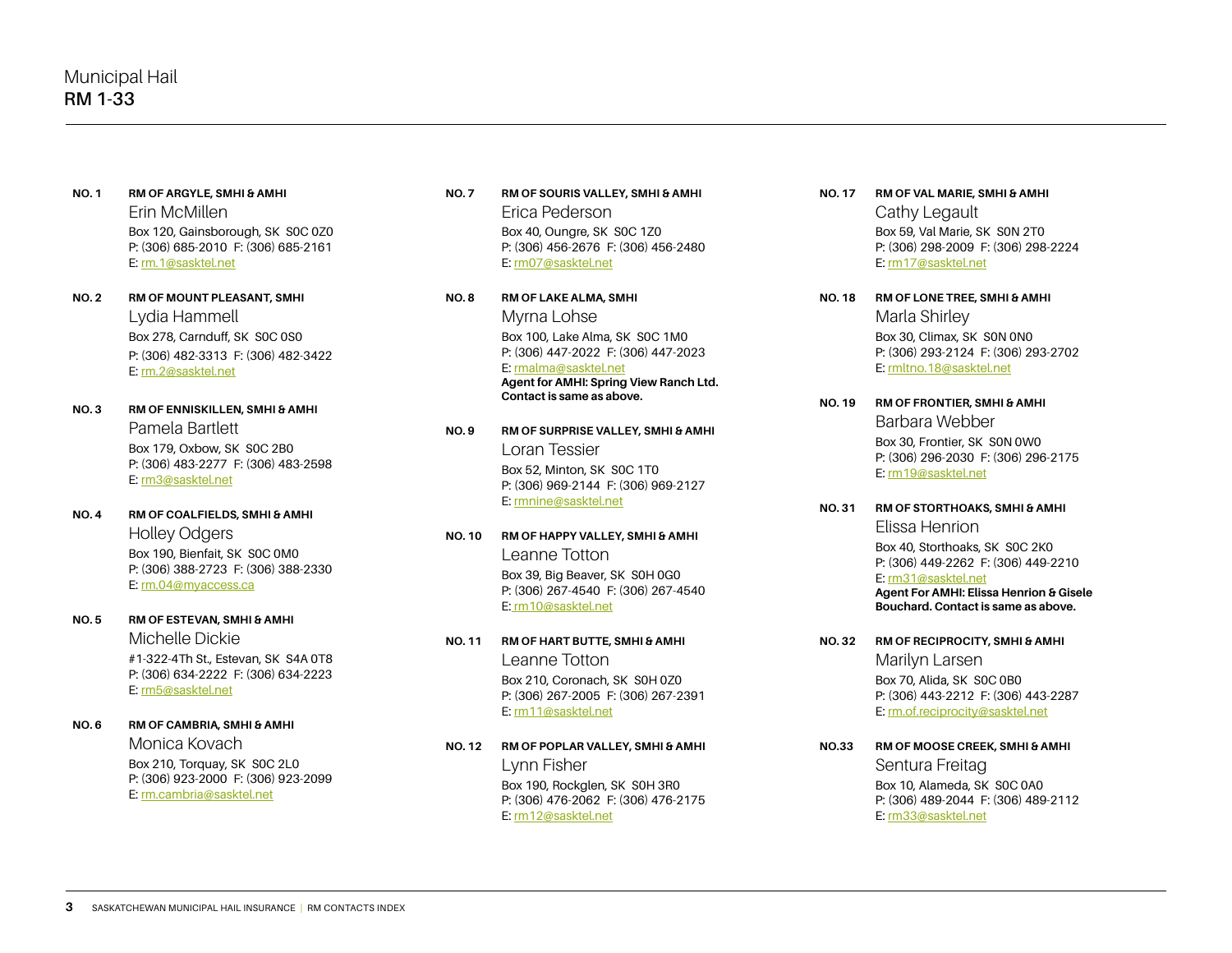#### **NO. 34 RM OF BROWNING, SMHI**

Greg Wallin Box 40, Lampman, SK S0C 1N0 P: (306) 487-2444 F: (306) 487-2496 E: [rm34@sasktel.net](mailto:rm34%40sasktel.net?subject=)

**Agent for AMHI: Wallin Agency Ltd Contact is same as above.**

### **NO. 35 RM OF BENSON, SMHI & AMHI**

Chantel Walsh Box 69, Benson, SK S0C 0L0 P: (306) 634-9410 F: (306) 634-8804 E: [rm35@sasktel.net](mailto:rm35@sasktel.net)

### **NO. 36 RM OF CYMRI, SMHI & AMHI**

Sarah Leck Box 238, Midale, SK S0C 1S0 P: (306) 458-2244 F: (306) 458-2699 E: [rmcymri@sasktel.net](mailto:rmcymri@sasktel.net)

### **NO. 37 RM OF LOMOND, SMHI & AMHI**

Aleshia Underwood Box 280, Weyburn, SK S4H 2K1 P: (306) 456-2566 F: (306) 456-2440 E: [rm37@sasktel.net](mailto:rm37%40sasktel.net?subject=)

**Agent for AMHI: Aleshia Underwood & Kevin Melle. Contact is same as above.**

**NO. 38 RM OF LAURIER, SMHI & AMHI** Ursula Scott Box 219, Radville, SK S0C 2G0 P: (306) 869-2255 F: (306) 869-2524

E: [rm.38@sasktel.net](mailto:rm.38%40sasktel.net?subject=)

**NO. 39 RM OF THE GAP, SMHI & AMHI** Laura Delanoy Box 188, Ceylon, SK S0C 0T0 P: (306) 454-2202 F: (306) 454-2627

E: [rmgap39@sasktel.net](mailto:rmgap39%40sasktel.net?subject=)

# **NO. 40 RM OF BENGOUGH, SMHI & AMHI** Lara Hazen

Box 429, Bengough, SK S0C 0K0 P: (306) 268-2055 F: (306) 268-2054 E: [rm40@sasktel.net](mailto:rm40@sasktel.net)

- **NO. 42 RM OF WILLOW BUNCH, SMHI & AMHI** Sharleine Eger Box 220, Willow Bunch, SK S0H 4K0 P: (306) 473-2450 F: (306) 473-2312 E: [rm.42@sasktel.net](mailto:rm.42@sasktel.net)
- **NO. 43 RM OF OLD POST, SMHI & AMHI**  Vickie Greffard Box 70, Wood Mountain, SK S0H 4L0 P: (306) 266-2002 F: (306) 266-2020 E: [rm43@sasktel.net](mailto:rm43@sasktel.net)
- **NO. 44 RM OF WAVERLEY, SMHI & AMHI** Deidre Nelson

Box 70 Glentworth, SK S0H 1V0 P: (306) 266-4920 F: (306) 266-2077 E: [rm44@sasktel.net](mailto:rm44@sasktel.net)

**Agent for AMHI: Deidre Nelson & Alicia Blake Contact is same as above.**

### **NO. 45 RM OF MANKOTA, SMHI & AMHI**

Tammi Baldock Box 148, Mankota, SK S0H 2W0 P: (306) 478-2323 F: (306) 478-2606 E: [rm45.46@sasktel.net](mailto:rm45.46@sasktel.net)

**NO. 46 RM OF GLEN MCPHERSON, SMHI & AMHI** Tammi Baldock Box 277, Mankota, SK S0H 2W0 P: (306) 478-2323 F: (306) 478-2606 E: [rm45.46@sasktel.net](mailto:rm45.46@sasktel.net)

- **NO. 49 RM OF WHITE VALLEY, SMHI & AMHI** Tracey Schacher Box 520, Eastend, SK S0N 0T0 P: (306) 295-3553 F: (306) 295-3571 E: [rm49@sasktel.net](mailto:rm49@sasktel.net)
- **NO. 51 RM OF RENO, SMHI & AMHI** Tanya Howell Box 90, Consul, SK S0N 0P0 P: (306) 299-2133 F: (306) 299-4433 E: [rm51@sasktel.net](mailto:rm51%40sasktel.net?subject=)
- **NO. 61 RM OF ANTLER, SMHI & AMHI**  Jocelyn Toms-Delmaire Box 70, Redvers, SK S0C 2H0 P: (306) 452-3263 F: (306) 452-3518 E: [rm61@sasktel.net](mailto:rm61%40sasktel.net?subject=)
- **NO. 63 RM OF MOOSE MOUNTAIN, SMHI & AMHI**  Christie Hislop Box 445, Carlyle, SK S0C 0R0 P: (306) 453-6175 F: (306) 453-2430 E: [rm63@sasktel.net](mailto:rm63%40sasktel.net?subject=)
- **NO. 64 RM OF BROCK, SMHI & AMHI** Shawna-Lee Bertram Box 247, Kisbey, SK S0C 1L0 P: (306) 462-2010 F: (306) 462-2016 E: [rm64@signaldirect.ca](mailto:rm64%40signaldirect.ca?subject=)
- **NO. 65 RM OF TECUMSEH, SMHI & AMHI** Lynne Hewitt Box 300, Stoughton, SK S0G 4T0 P: (306) 457-2277 F: (306) 457-3149 E: [rm65@sasktel.net](mailto:rm65%40sasktel.net?subject=)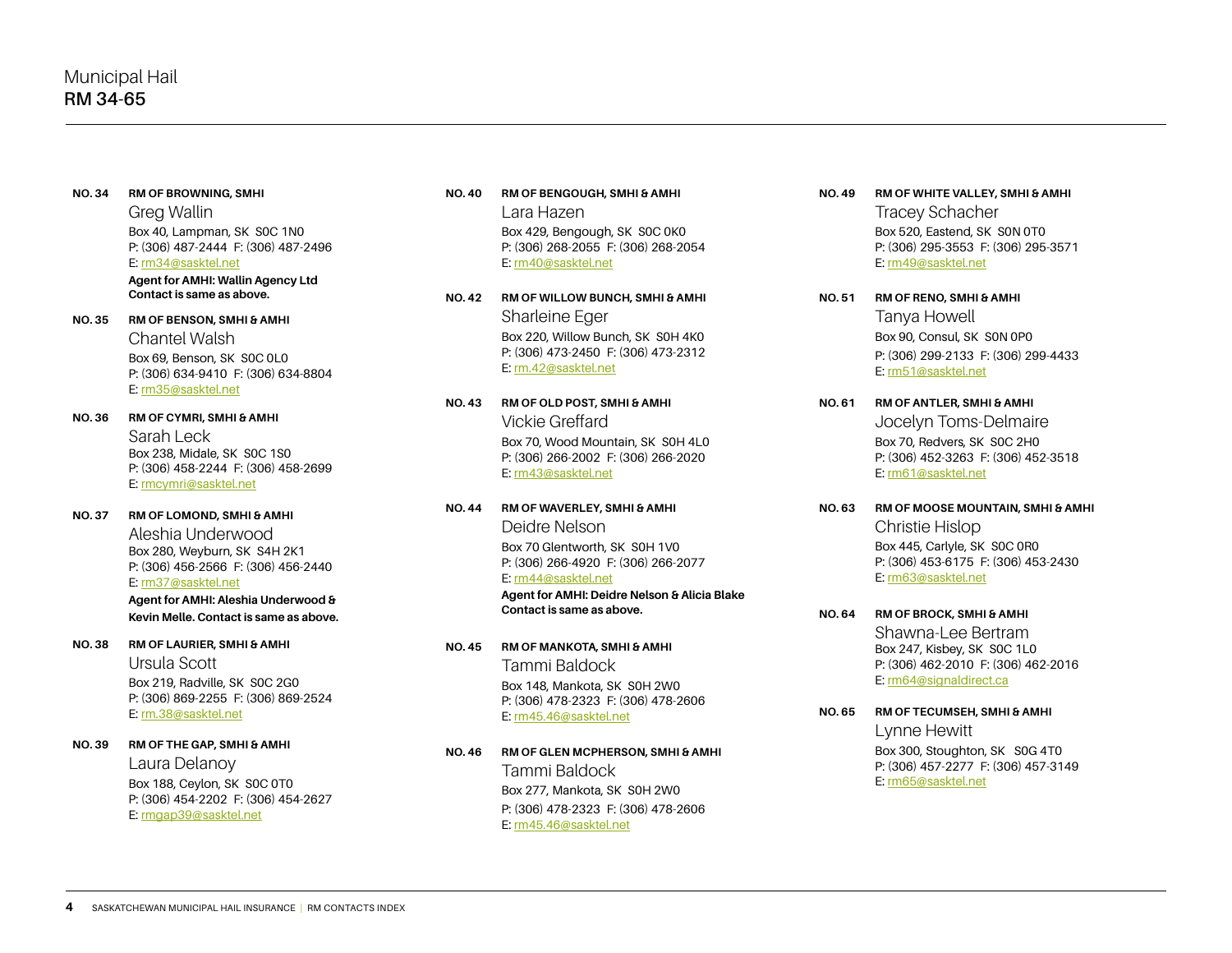**NO. 66 RM OF GRIFFIN, SMHI & AMHI**

Tawnya Moore Box 70, Griffin, SK S0C 1G0 P: (306) 842-6298 F: (306) 842-6400 E: [rm66@sasktel.net](mailto:rm66%40sasktel.net?subject=)

**NO. 67 RM OF WEYBURN, SMHI & AMHI**

Jenna Smolinski

23 - 6th Street N.E., Weyburn, SK S4H 1A7 P: (306) 842-2314 F: (306) 842-1002 E: [rm.67@sasktel.net](mailto:rm.67%40sasktel.net?subject=)

**Agent for AMHI: Jenna Smolinski & Audrey Trombley. Contact for Jenna is same as above. Contact for Audrey: (306) 861-5014**

**NO. 68 RM OF BROKENSHELL, SMHI & AMHI**

Jenna Smolinski

23 - 6th Street N.E., Weyburn, SK S4H 1A7 P: (306) 842-2314 F: (306) 842-1002

E: rm68@sasktel.net

**Agent for AMHI: Jenna Smolinski & Audrey Trombley. Contact for Jenna is same as above. Contact for Audrey: (306) 861-5014**

**NO. 69 RM OF NORTON, SMHI & AMHI**

Patti Gurskey Box 189, Pangman, SK S0C 2C0 P: (306) 442-2131 F: (306) 442-2144 E: [rm.69@sasktel.net](mailto:rm.69%40sasktel.net?subject=)

**NO. 70 RM OF KEY WEST, SMHI & AMHI** Boyd Holland Box 159, Ogema, SK S0C 1Y0

P: (306) 459-2262 F: (306) 459-2762 E: [rm.70@sasktel.net](mailto:rm.70%40sasktel.net%20?subject=)

### **NO. 71 RM OF EXCEL, SMHI & AMHI**

Jan McDonald Box 100, Viceroy, SK S0H 4H0 P: (306) 268-4555 F: (306) 268-4547 E: [rm71.excel@gmail.com](mailto:rm71.excel%40gmail.com?subject=)

- **NO. 72 RM OF LAKE OF THE RIVERS, SMHI & AMHI** Shanese Mielke Box 610, Assiniboia, SK S0H 0B0 P: (306) 642-3533 F: (306) 642-4382 E: [rm72@sasktel.net](mailto:rm72%40sasktel.net?subject=)
- **NO. 73 RM OF STONEHENGE, SMHI & AMHI** Tammy Franks Box 129, Limerick, SK S0H 2P0 P: (306) 263-2020 F: (306) 263-2013 E: [rm73@sasktel.net](mailto:rm73%40sasktel.net?subject=)
- **NO. 74 RM OF WOOD RIVER, SMHI & AMHI** Brekke Masse Box 250, Lafleche, SK S0H 2K0 P: (306) 472-5235 F: (306) 472-3706 E: [rm74@sasktel.net](mailto:rm74%40sasktel.net?subject=)
- **NO. 75 RM OF PINTO CREEK, SMHL & AMHI** Roxanne Empey Box 239, Kincaid, SK S0H 2J0 P: (306) 264-3277 F: (306) 264-3254 E: [rm75@sasktel.net](mailto:rm75%40sasktel.net?subject=)
- **NO. 76 RM OF AUVERGNE, SMHI & AMHI** Sandra Krushelniski Box 60, Ponteix, SK S0N 1Z0 P: (306) 625-3210 F: (306) 625-3681 E: [rm76@sasktel.net](mailto:rm76%40sasktel.net?subject=)
- **NO. 77 RM OF WISE CREEK, SMHI & AMHI** Kathy Collins Box 400, Shaunavon, SK S0N 2M0 P: (306) 297-2520 F: (306) 297-3162 E: rm77.78@sasktel.net
- **NO. 78 RM OF GRASSY CREEK, SMHI & AMHI** Kathy Collins Box 400, Shaunavon, SK S0N 2M0 P: (306) 297-2520 F: (306) 297-3162 E: [rm77.78@sasktel.net](mailto:rm77.78%40sasktel.net?subject=)
- **NO. 79 RM OF ARLINGTON, SMHI & AMHI** Richard Goulet Box 1115, Shaunavon, SK S0N 2M0 P: (306) 297-2108 F: (306) 297-2144 E: [rm79@sasktel.net](mailto:rm79@sasktel.net)
- **NO. 91 RM OF MARYFIELD, SMHI & AMHI**  Debbie Saville Box 70, Maryfield, SK S0G 3K0 P: (306) 646-2033 F: (306) 646-2033 E: [rm91@sasktel.net](mailto:rm91%40sasktel.net?subject=)
- **NO. 92 RM OF WALPOLE, SMHI & AMHI** Cheryl De Roo Box 117, Wawota, SK S0G 5A0 P: (306) 739-2545 F: (306) 739-2777 E: [rm92@sasktel.net](mailto:rm92%40sasktel.net?subject=)
- **NO. 93 RM OF WAWKEN, SMHI & AMHI** Katelyn Ethier Box 90, Wawota, SK S0G 5A0 P: (306) 739-2332 F: (306) 739-2222 E: [rm93@sasktel.net](mailto:rm93%40sasktel.net?subject=)

### **NO. 94 RM OF HAZELWOOD, SMHI & AMHI**

Gary Vargo Box 270, Kipling, SK S0G 2S0 P: (306) 736-8121 F: (306) 736-2496 E: [rm94@sasktel.net](mailto:rm94%40sasktel.net?subject=)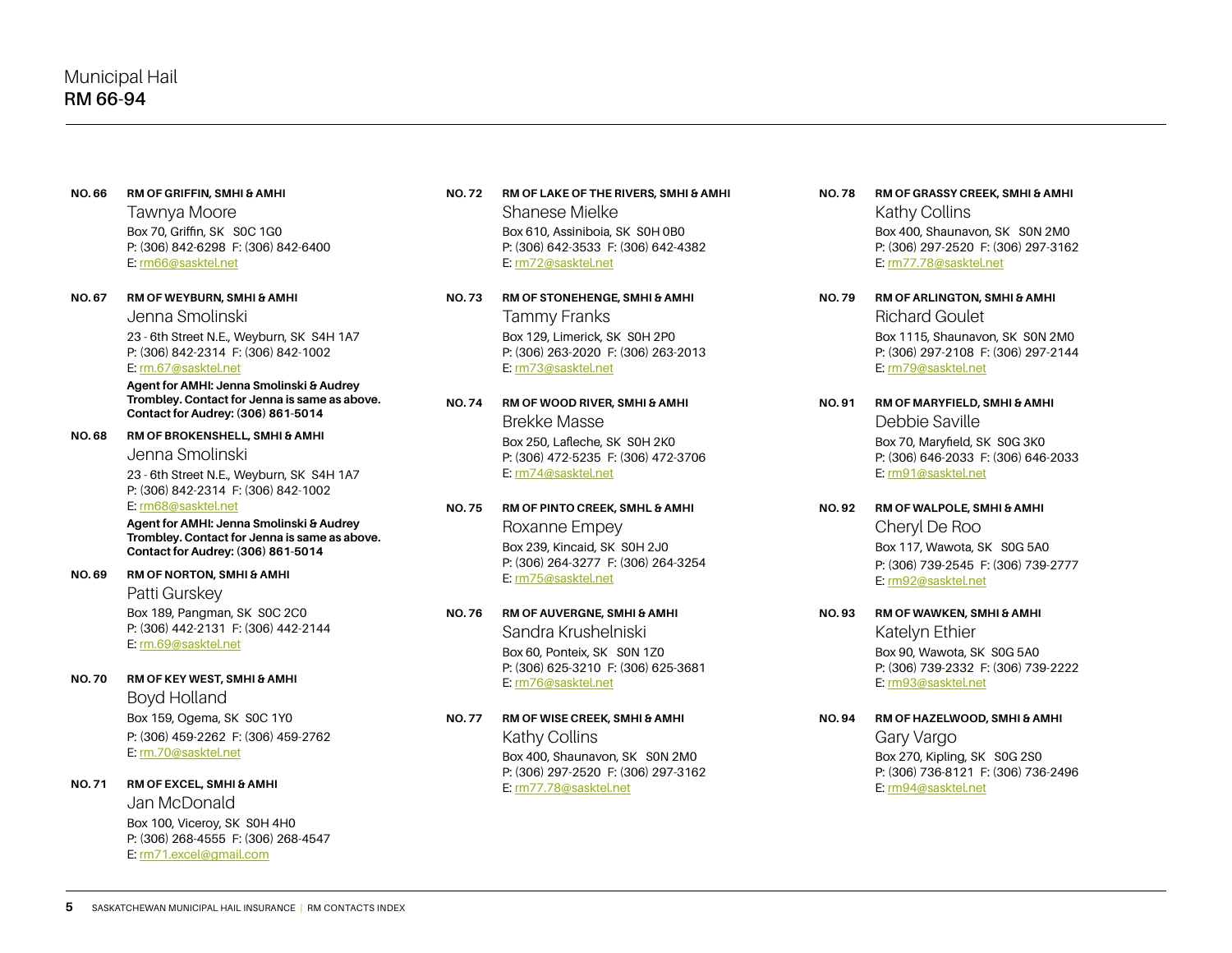- **NO. 95 RM OF GOLDEN WEST, SMHI & AMHI** Amanda Baumgartner Box 70, Corning, SK S0G 0T0 P: (306) 224-4456 F: (306) 224-2196 E: [goldwest@sasktel.net](mailto:goldwest@sasktel.net)
- **NO. 96 RM OF FILLMORE, SMHI & AMHI** Vernna Wiggins Box 130, Fillmore, SK S0G 1N0 P: (306) 722-3251 F: (306) 722-3775 E: [rm96@sasktel.net](mailto:rm96%40sasktel.net?subject=)
- **NO. 97 RM OF WELLINGTON, SMHI & AMHI**  Michelle Klein Box 1390, Weyburn, SK S4H 3J9 P: (306) 842-5606 F: (306) 842-5601 E[: rm97@sasktel.net](mailto:rm97%40sasktel.net?subject=)
- **NO. 98 RM OF SCOTT, SMHI & AMHI** Shelly Verbeurgt Box 210, Yellow Grass, SK S0G 5J0 P: (306) 465-2512 F: (306) 465-2802 E: [rm98@sasktel.net](mailto:rm98%40sasktel.net?subject=)
- **NO. 99 RM OF CALEDONIA, SMHI & AMHI** Stephen Schury Box 328, Milestone, SK S0G 3L0 P: (306) 436-2050 F: (306) 436-2051 E: [milcal@sasktel.net](mailto:milcal%40sasktel.net?subject=)
- **NO. 100 RM OF ELMSTHORPE, SMHI & AMHI** Jaimie Paranuik Box 240, Avonlea, SK S0H 0C0 P: (306) 868-2221 F: (306) 868-2040 E[: rm.100@sasktel.net](mailto:rm.100%40sasktel.net?subject=)
- **NO. 101 RM OF TERRELL, SMHI & AMHI** Kimberly Sippola Box 60, Spring Valley, SK S0H 3X0 P: (306) 475-2803 F: (306) 475-2805 E: [street101@sasktel.net](mailto:street101%40sasktel.net?subject=)
- **NO. 102 RM OF LAKE JOHNSTON, SMHI & AMHI**  Chris Costley Box 160, Mossbank, SK S0H 3G0 P: (306) 354-2414 F: (306) 354-7725 E: [rm102@sasktel.net](mailto:rm102%40sasktel.net?subject=)
- **NO. 103 RM OF SUTTON, SMHI & AMHI** Jessica Green Box 100, Mossbank, SK S0H 3G0 P: (306) 354-1033 F: (306) 354-7725 E: [rm103@sasktel.net](mailto:rm103%40sasktel.net?subject=)
- **NO. 104 RM OF GRAVELBOURG, SMHI & AMHI** Patricia Verville Box 510, Gravelbourg, SK S0H 1X0 P: (306) 648-2412 F: (306) 648-2603 E: [rm104@sasktel.net](mailto:rm104%40sasktel.net%20?subject=)
- **NO. 105 RM OF GLEN BAIN, SMHI & AMHI** Audrey Rotheisler Box 39, Glen Bain, SK S0N 0X0 P: (306) 264-3607 F: (306) 264-3956 E: [rm105@sasktel.net](mailto:rm105%40sasktel.net?subject=)
- **NO. 106 RM OF WHISKA CREEK, SMHI & AMHI** Teresa Richards Box 10, Vanguard, SK S0N 2V0 P: (306) 582-2133 F: (306) 582-4950 E: [rm106@sasktel.net](mailto:rm106%40sasktel.net?subject=)
- **NO. 107 RM OF LAC PELLETIER, SMHI & AMHI** Sandra Krushelniski Box 70, Neville, SK, S0N 1T0 P: (306) 627-3226 F: (306) 627-3641 E: [rm107@sasktel.net](mailto:rm107%40sasktel.net?subject=)
- **NO. 108 RM OF BONE CREEK, SMHI & AMHI** Kirsten Wallis Box 459, Shaunavon, SK S0N 2M0 P: (306) 297-2570 F: (306) 297-6270 E: [rmbc@sasktel.net](mailto:rmbc%40sasktel.net?subject=)
- **NO. 109 RM OF CARMICHAEL, SMHI**  Denise Jensen Box 420, Gull Lake, SK S0N 1A0 P: (306) 672-3501 F: (306) 672-3295 E: [rm109@sasktel.net](mailto:rm109%40sasktel.net?subject=) **Agent for AMHI: Natasha Brown**

**Contact is same as above.**

- **NO. 110 RM OF PIAPOT, SMHI & AMHI** Tammy Sloan Box 100, Piapot, SK S0N 1Y0 P: (306) 558-2011 F: (306) 558-2125 E: [rm110@sasktel.net](mailto:rm110@sasktel.net)
- **NO. 111 RM OF MAPLE CREEK, SMHI & AMHI** Christine Hoffman Box 188, Maple Creek, SK S0N 1N0 P: (306) 662-2300 F: (306) 662-3566 E: [rm111@sasktel.net](mailto:rm111@sasktel.net)
- **NO. 121 RM OF MOOSOMIN, SMHI & AMHI** Kendra Lawrence Box 1109, Moosomin, SK S0G 3N0 P: (306) 435-3113 F: (306) 435-4313 E: [rm121@sasktel.net](mailto:rm121@sasktel.net)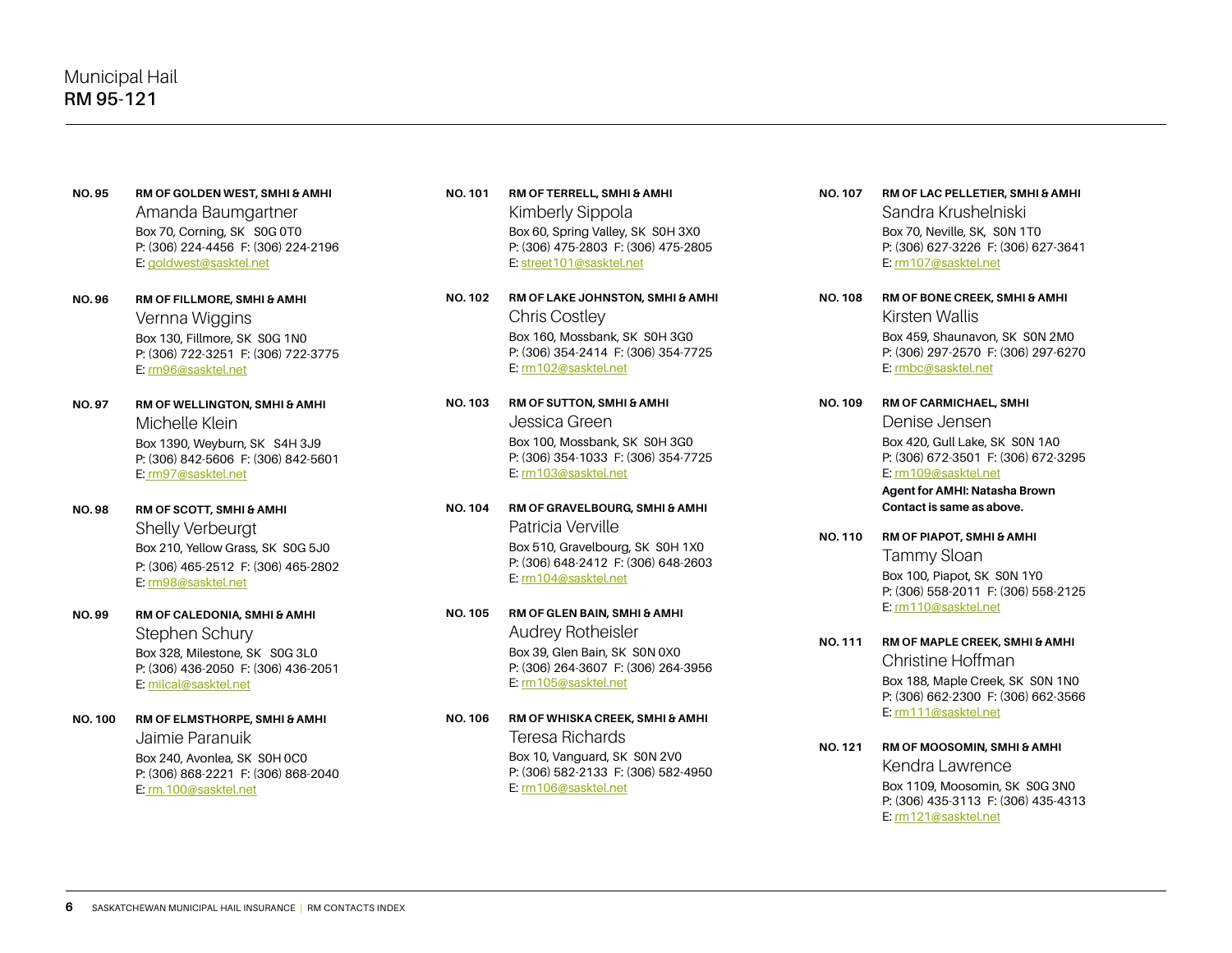- **NO. 122 RM OF MARTIN, SMHI & AMHI** Cheryl Barrett Box 1109, Moosomin, SK S0G 3N0 P: (306) 435-3113 F: (306) 435-4313 E: [rm122@sasktel.net](mailto:rm122@sasktel.net)
- **NO. 123 RM OF SILVERWOOD, SMHI & AMHI** Jennalee Beutler Box 700, Whitewood, SK S0G 5C0 P: (306) 735-2500 F: (306) 735-2524 E: [rm123@sasktel.net](mailto:rm123@sasktel.net)
- **NO. 124 RM OF KINGSLEY, SMHI & AMHI** Holly Heikkila Box 239, Kipling, SK S0G 2S0 P: (306) 736-2272 F: (306) 736-2798 E: [rm124@sasktel.net](mailto:rm124@sasktel.net )
- **NO. 125 RM OF CHESTER, SMHI & AMHI**  Brittany Knoll Box 180, Glenavon, SK S0G 1Y0 P: (306) 429-2110 F: (306) 429-2260 E: [rmchester125@sasktel.net](mailto:rmchester125%40sasktel.net?subject=)
- **NO. 126 RM OF MONTMARTRE, SMHI & AMHI** Dale Brenner Box 120, Montmartre, SK S0G 3M0 P: (306) 424-2040 F: (306) 424-2065 E: [rm126@sasktel.net](mailto:rm126@sasktel.net)
- **NO. 127 RM OF FRANCIS, SMHI & AMHI** Shala Kanasevich Box 36, Francis, SK S0G 1V0 P: (306) 245-3256 F: (306) 245-3203 E: adminrm127@sasktel.net
- **NO. 128 RM OF LAJORD, SMHI & AMHI** Lynette Herauf Box 36, Lajord, SK S0G 2V0 P: (306) 781-2744 F: (306) 781-1023 E: [rm128@sasktel.net](mailto:rm128@sasktel.net)
- **NO. 129 RM OF BRATT'S LAKE, SMHI & AMHI** Pamela Scott Box 130, Wilcox, SK S0G 5E0 P: (306) 732-2030 F: (306) 732-4495 E: [rm129@sasktel.net](mailto:rm129@sasktel.net)
- **NO. 130 RM OF REDBURN, SMHI & AMHI** Guy Lagrandeur Box 250, Rouleau, SK S0G 4H0 P: (306) 776-2270 F: (306) 776-2482 E: [redrou@sasktel.net](mailto:redrou@sasktel.net)
- **NO. 131 RM OF BAILDON, SMHI & AMHI** Carol Bellefeuille #1-1410 Caribou St. W.Moose Jaw, SK S6H 7S9 P: (306) 693-2166 F: (306) 693-2170 E: [rm131@sasktel.net](mailto:rm131@sasktel.net) **Agent for AMHI: Carol Bellefeuille & Christine Breitkreuz. Contact is same as above.**
- **NO. 132 RM OF HILLSBOROUGH, SMHI & AMHI**  Colleen Ferguson #4-1410 Caribou St. W., Moose Jaw, SK S6H 7S9 P: (306) 693-1329 F: (306) 693-2810 E: [rm.132@sasktel.net](mailto:rm.132@sasktel.net)
- **NO. 133 RM OF RODGERS, SMHI & AMHI**  Colleen Ferguson #4-1410 Caribou St. W., Moose Jaw, SK S6H 7S9 P: (306) 693-1329 F: (306) 693-2810 E: [rm133@sasktel.net](mailto:rm133@sasktel.net)
- **NO. 134 RM OF SHAMROCK, SMHI & AMHI** Jody Kennedy Box 40, Shamrock, SK S0H 3W0 P: (306) 648-3594 F: (306) 648-3687 E: [rm134@sasktel.net](mailto:rm134@sasktel.net)
- **NO. 135 RM OF LAWTONIA, SMHI & AMHI** Rae Boehm Box 10, Hodgeville, SK S0H 2B0 P: (306) 677-2266 F: (306) 677-2446 E: [rm135@sasktel.net](mailto:rm135@sasktel.net)
- **NO. 136 RM OF COULEE, SMHI & AMHI** Tammy Knight 1680 Chaplin St. East, Swift Current, SK S9H 1K8 P: (306) 773-5420 F: (306) 773-1859 E: [rm136@sasktel.net](mailto:rm136%40sasktel.net?subject=)
- **NO. 137 RM OF SWIFT CURRENT, SMHI & AMHI** Linda Boser 2024 South Service Road West Swift Current, SK S9H 5J5 P: (306) 773-7314 F: (306) 773-9538 E: [rmsc137@sasktel.net](mailto:rmsc137%40sasktel.net?subject=)
- **NO. 138 RM OF WEBB, SMHI & AMHI** Raylene Packet Box 100, Webb, Sk S0N 2X0 P: (306) 674-2230 F: (306) 674-2324 E: [rm138@xplornet.com](mailto:rm138@xplornet.com)
- **NO. 139 RM OF GULL LAKE, SMHI & AMHI** Jeanette Kerr Box 180, Gull Lake, SK S0N 1A0 P: (306) 672-4430 F: (306) 672-3879 E: [rm139@sasktel.net](mailto:rm139@sasktel.net)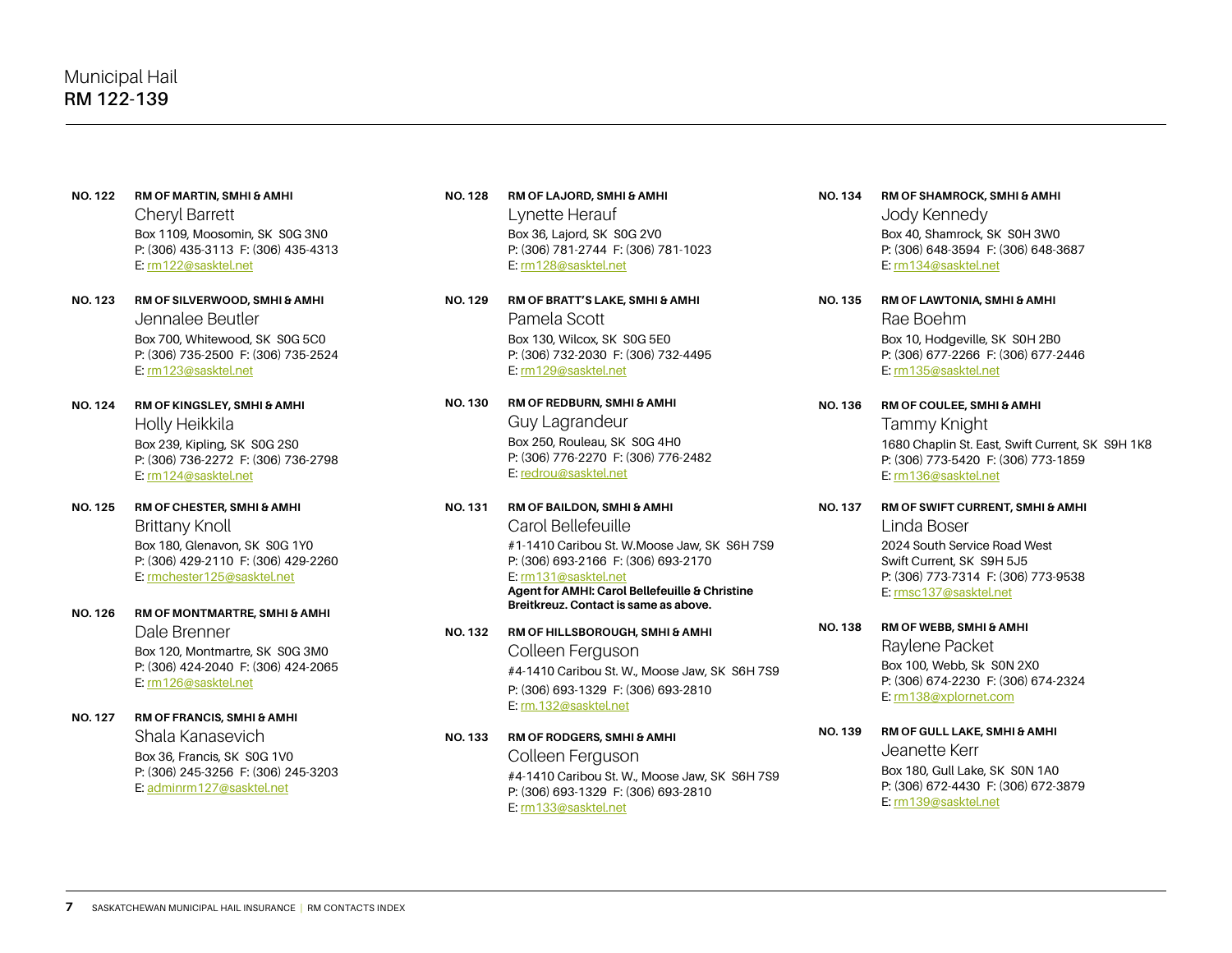- **NO. 141 RM OF BIG STICK, SMHI & AMHI** Melinda Hammer Box 9, Golden Prairie, SK S0N 0Y0 P: (306) 662-2883 F: (306) 662-3954 E: [rm141@sasktel.net](mailto:rm141@sasktel.net)
- **NO. 142 RM OF ENTERPRISE, SMHI & AMHI** Jessica Davis Box 150, Richmound, SK S0N 2E0 P: (306) 669-2000 F: (306) 669-2052 E: [rm142@sasktel.net](mailto:rm142@sasktel.net)
- **NO. 151 RM OF ROCANVILLE, SMHI & AMHI** Andrea Smyth Box 298, Rocanville, SK S0A 3L0 P: (306) 645-2055 F: (306) 645-2697 E: [rm151@sasktel.net](mailto:rm151@sasktel.net)
- **NO. 152 RM OF SPY HILL, SMHI & AMHI** Carey Nicholauson Box 129, Spy Hill, SK S0A 3W0 P: (306) 534-2022 F: (306) 534-2230 E: [rm152@sasktel.net](mailto:rm152@sasktel.net)
- **NO. 153 RM OF WILLOWDALE, SMHI**

Chrissy Bodnarchuk Box 58, Whitewood, SK S0G 5C0 P: (306) 735-2344 F: (306) 735-4495 E: [rm153@sasktel.net](mailto:rm153@sasktel.net)

**Agent for AMHI: Andrea Smyth Contact is same as above.**

**NO. 154 RM OF ELCAPO, SMHI & AMHI**

Mervin Schmidt Box 668, Broadview, SK S0G 0K0 P: (306) 696-2474 F: (306) 696-3573 E: [rm154@sasktel.net](mailto:rm154@sasktel.net)

- **NO. 155 RM OF WOLSELEY, SMHI & AMHI** Rose Zimmer Box 370, Wolseley, SK S0G 5H0 P: (306) 698-2522 F: (306) 698-2664 E: [rm155@sasktel.net](mailto:rm155@sasktel.net)
- **NO. 156 RM OF INDIAN HEAD, SMHI & AMHI** Tracy Luscombe Box 39, Indian Head, SK S0G 2K0 P: (306) 695-3464 F: (306) 695-3462 E: [rm156@sasktel.net](mailto:rm156@sasktel.net)
- **NO. 157 RM OF SOUTH QU'APPELLE, SMHI & AMHI** Miranda Debusschere Box 66, Qu'appelle, SK S0G 4A0 P: (306) 699-2257 F: (306) 699-2671 E: [rm157@sasktel.net](mailto:rm157@sasktel.net)
- **NO. 158 RM OF EDENWOLD, SMHI & AMHI**  Karen Zaharia 100 Hutchence Road, Emerald Park, SK S4L 1C6 P: (306) 771-2522 F: (306) 347-2970 E: info@edenwold-sk.ca
- **NO. 159 RM OF SHERWOOD, SMHI**  Bradley Weibe 4400 Campbell Street, Regina, SK S4W 0L3 P.O. Box 40029 Grasslands Po P: (306) 525-5237 F: (306) 352-1760

# E: [info@rmofsherwood.ca](mailto:info@rmofsherwood.ca)

**NO. 160 RM OF PENSE, SMHI & AMHI**

Cathy Ripplinger Box 190, Pense, Sk S0G 3W0 P: (306) 345-2303 F: (306) 345-2583 E: [rm160@sasktel.net](mailto:rm160@sasktel.net)

- **NO. 161 RM OF MOOSE JAW, SMHI & AMHI** Mike Wirges #3-1410 Caribou St. W., Moose Jaw, SK S6H 7S9 P: (306) 692-3446 F: (306) 691-0015 E: [rm161@sasktel.net](mailto:rm161@sasktel.net)
- **NO. 162 RM OF CARON, SMHI & AMHI** John Morris #2-1410 Caribou St. W., Moose Jaw, SK S6H 7S9 P: (306) 692-2293 F: (306) 692-2193 E: [rm162@sasktel.net](mailto:rm162@sasktel.net)
- **NO. 163 RM OF WHEATLANDS, SMHI & AMHI** Julie Gerbrandt Box 129, Mortlach, SK S0H 3E0 P: (306) 355-2233 F: (306) 355-2351 E: [rm163@sasktel.net](mailto:rm163@sasktel.net)
- **NO. 164 RM OF CHAPLIN, SMHI & AMHI** Faye Campbell Box 60, Chaplin, SK S0H 0V0 P: (306) 395-2244 F: (306) 395-2767 E: [rm164@sasktel.net](mailto:rm164@sasktel.net)
- **NO. 165 RM OF MORSE, SMHI & AMHI** Mark Wilson Box 340, Morse, SK S0H 3C0 P: (306) 629-3282 F: (306) 629-3212 E: [rm165@sasktel.net](mailto:rm165@sasktel.net)
- **NO. 166 RM OF EXCELSIOR, SMHI & AMHI** Dianne Hahn Box 180, Rush Lake, SK S0H 3S0 P: (306) 784-3121 F: (306) 784-3479 E: [rm166@sasktel.net](mailto:rm166%40sasktel.net?subject=)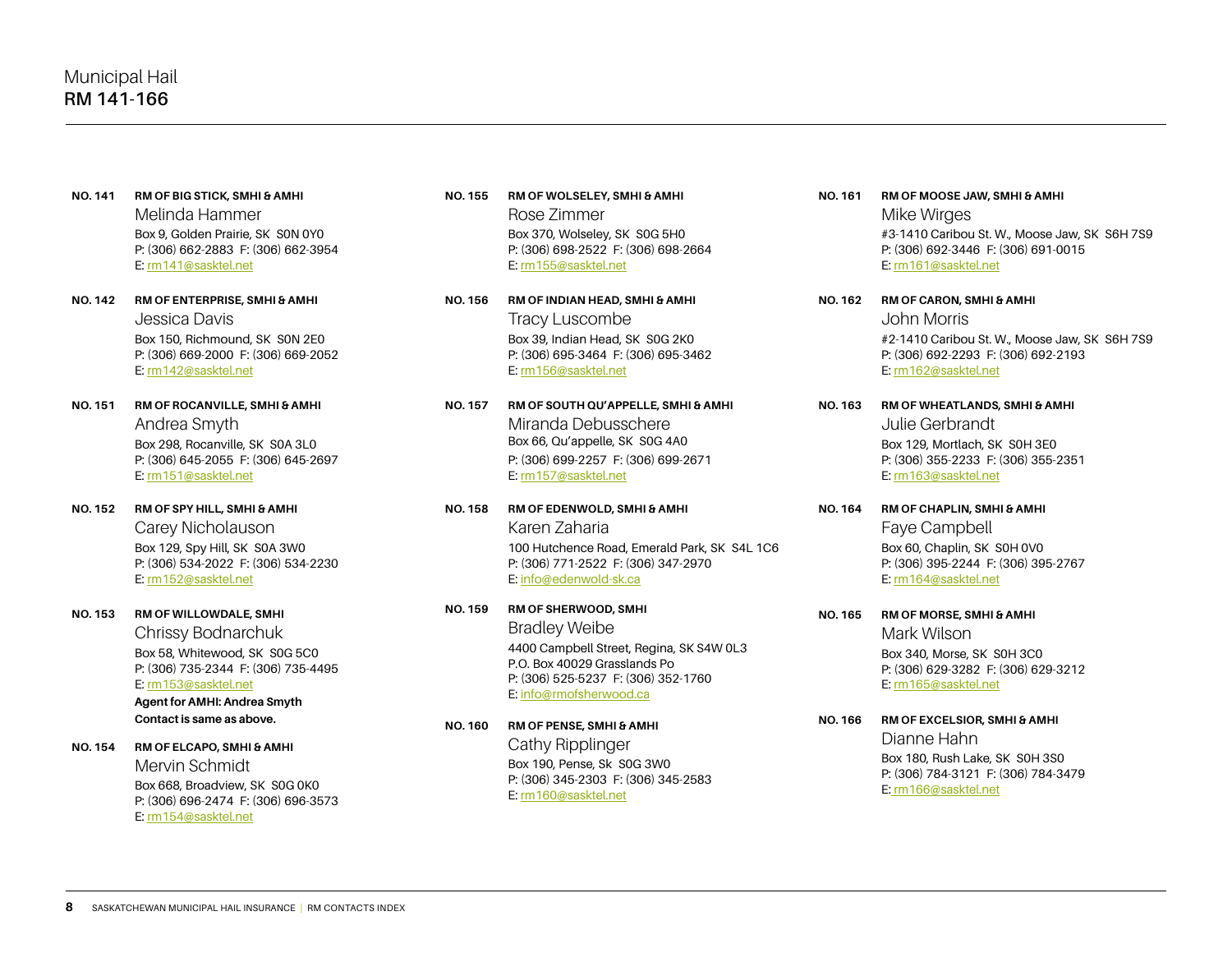- **NO. 167 RM OF SASKATCHEWAN LANDING, SMHI & AMHI** Kayla Powell Box 40, Stewart Valley, SK S0N 2P0 P: (306) 778-2105 F: (306) 778-2152 E: [rm167@sasktel.net](mailto:rm167%40sasktel.net?subject=)
- **NO. 168 RM OF RIVERSIDE, SMHI & AMHI** Brandi Prentice Box 129, Pennant, SK S0N 1X0 P: (306) 626-3255 F: (306) 626-3661 E: [rm168@sasktel.net](mailto:rm168%40sasktel.net?subject=)
- **NO. 169 RM OF PITTVILLE, SMHI & AMHI** Terry Erdelyan Box 150, Hazlet, SK S0N 1E0 P: (306) 678-2131 F: (306) 678-2132 E: [rm169@sasktel.net](mailto:rm169%40sasktel.net?subject=)
- **NO. 171 RM OF FOX VALLEY, SMHI & AMHI** Keri-Lynn Hudec Box 190, Fox Valley, SK S0N 0V0 P: (306) 666-2055 F: (306) 666-2074 E: [rm171@sasktel.net](mailto:rm171%40sasktel.net?subject=)
- **NO. 181 RM OF LANGENBURG, SMHI & AMHI** Krystal Johnston Box 489, Langenburg, SK S0A 2A0 P: (306) 743-2341 F: (306) 743-5282 E: [rm181@sasktel.net](mailto:rm181@sasktel.net)
- **NO. 183 RM OF FERTILE BELT, SMHI & AMHI** Lorie Jackson Box 190, Stockholm, SK S0A 3Y0 P: (306) 793-2061 F: (306) 793-2063 E: [rm183@sasktel.net](mailto:rm183@sasktel.net)
- **NO. 184 RM OF GRAYSON, SMHI & AMHI** Sarah Dietrich Box 69, Grayson, SK S0A 1E0 P: (306) 794-2044 F: (306) 794-4655 E: [grayson184@sasktel.net](mailto:grayson184@sasktel.net)
- **NO. 185 RM OF MCLEOD, SMHI & AMHI**  Chantelle Ottenbreit Box 130, Neudorf, SK S0A 2T0 P: (306) 748-2233 F: (306) 748-2647 E: [rm185@sasktel.net](mailto:rm185@sasktel.net)
- **NO. 186 RM OF ABERNETHY, SMHI & AMHI** Karissa Lingelbach Box 249, Abernethy, SK S0A 0A0 P: (306) 333-2044 F: (306) 333-2285 E: [rm186@sasktel.net](mailto:rm186@sasktel.net)
- **NO. 187 RM OF NORTH QU'APPELLE, SMHI**  Dawn Lugrin Box 99, Fort Qu'appelle, SK S0G 1S0 P: (306) 332-5202 F: (306) 332-6028 E: [rm187admin@sasktel.net](mailto:rm187admin@sasktel.net)
- **NO. 189 RM OF LUMSDEN, SMHI & AMHI** Monica Merkosky Box 160, Lumsden, SK S0G 3C0 P: (306) 731-2404 F: (306) 731-3572 E: [rm189@sasktel.net](mailto:rm189@sasktel.net)
- **NO. 190 RM OF DUFFERIN, SMHI & AMHI**  Tammy Knuttila Box 67, Bethune, SK S0G 0H0 P: (306) 638-3112 F: (306) 638-3102 E: [rm190@bethunesk.ca](mailto:rm190%40bethunesk.ca?subject=)
- **NO. 191 RM OF MARQUIS, SMHI & AMHI** Gwendolyn Johnston Box 40, Marquis, SK S0H 2X0 P: (306) 788-2022 F: (306) 788-2168 E: [rm191@sasktel.net](mailto:rm191@sasktel.net)
- **NO. 193 RM OF EYEBROW, SMHI & AMHI** Chris Bueckert Box 99, Eyebrow, SK S0H 1L0 P: (306) 759-2101 F: (306) 759-2026 E: [rm193@sasktel.net](mailto:rm193@sasktel.net)
- **NO. 194 RM OF ENFIELD, SMHI & AMHI** Joe Van Leuken Box 70, Central Butte, SK S0H 0T0 P: (306) 796-2025 F: (306) 796-2025 E: [rm194@sasktel.net](mailto:rm194@sasktel.net)
- **NO. 211 RM OF CHURCHBRIDGE, SMHI & AMHI** Brenda Goulden Box 211, Churchbridge, SK S0A 0M0 P: (306) 896-2522 F: (306) 896-2743 E: [rmchurchbridge@sasktel.net](mailto:rmchurchbridge@sasktel.net)
- **NO. 213 RM OF SALTCOATS, SMHI & AMHI** Ronald Risling Box 150, Saltcoats, SK S0A 3R0 P: (306) 744-2202 F: (306) 744-2455 E: [rm.saltcoats@sasktel.net](mailto:rm.saltcoats@sasktel.net)
- **NO. 214 RM OF CANA, SMHI & AMHI** Kali Lazurko Tourney Box 550, Melville, SK S0A 2P0 P: (306) 728-5645 F: (306) 728-3807 E: [rmcana@sasktel.net](mailto:rmcana@sasktel.net)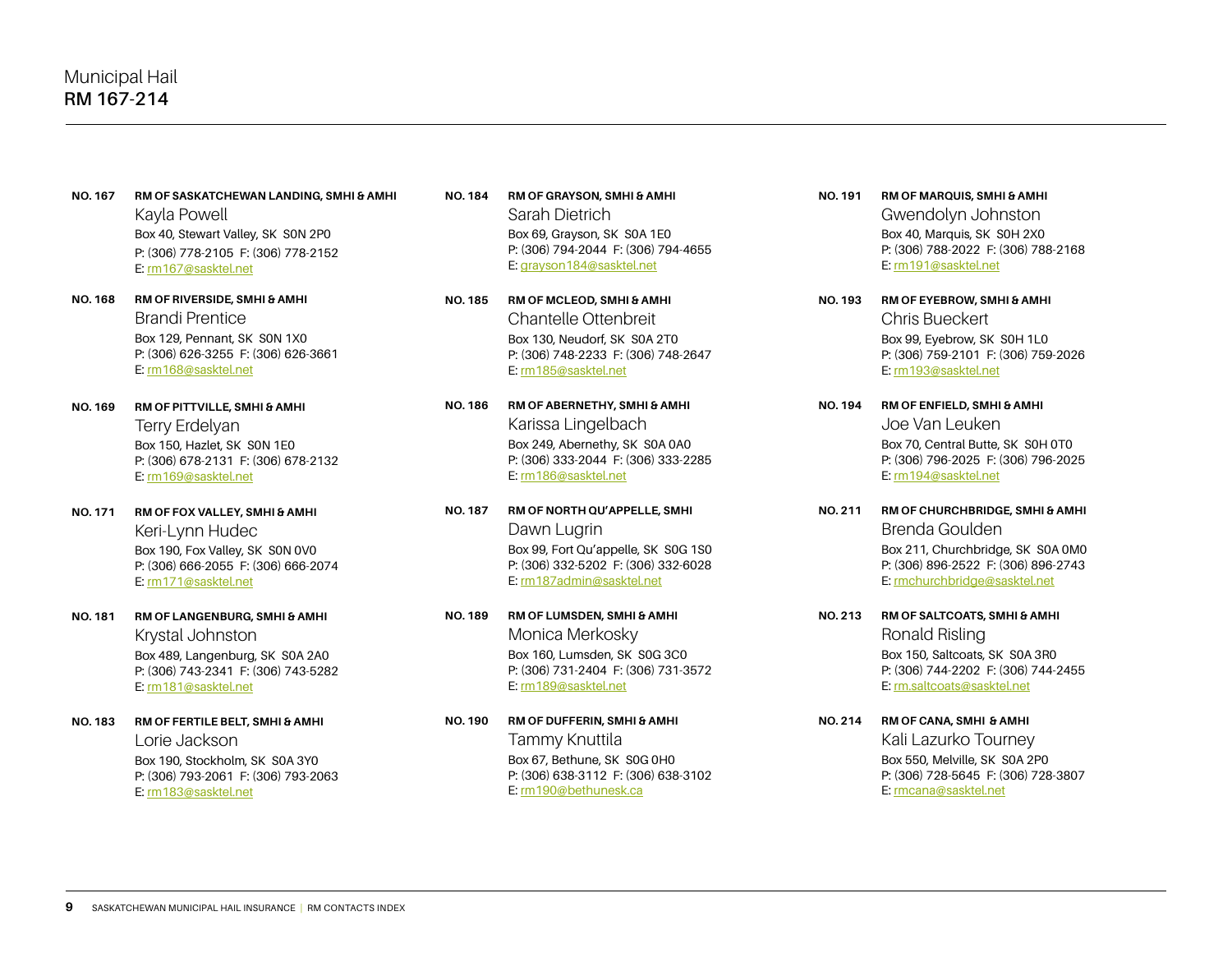- **NO. 215 RM OF STANLEY, SMHI & AMHI** Dawn Oehler Box 70, Melville, SK S0A 2P0 P: (306) 728-2818 F: (306) 728-2818 E: [rm.ofstanley@sasktel.net](mailto:rm.ofstanley@sasktel.net)
- **NO. 216 RM OF TULLYMET, SMHI & AMHI** Sheila Keisig Box 190, Balcarres, SK S0G 0C0 P: (306) 334-2366 F: (306) 334-2930 E: [rm216@sasktel.net](mailto:rm216@sasktel.net)
- **NO. 217 RM OF LIPTON, SMHI & AMHI**  Ronda Heisler Box 40, Lipton, SK S0G 3B0 P: (306) 336-2244 F: (306) 336-2322 E: [rm.217@sasktel.net](mailto:rm.217@sasktel.net)
- **NO. 218 RM OF CUPAR, SMHI & AMHI** Nikki Czemeres Box 400, Cupar, SK S0G 0Y0 P: (306) 723-4726 F: (306) 723-3620 E: [rm218@sasktel.net](mailto:rm218@sasktel.net)
- **NO. 219 RM OF LONGLAKETON, SMHI & AMHI** Courtney Huber Box 100, Earl Grey, SK S0G 1J0 P: (306) 939-2144 F: (306) 939-2036 E: [rm219@sasktel.net](mailto:rm219@sasktel.net)
- **NO. 220 RM OF MCKILLOP, SMHI & AMHI** Brandi Morissette Box 220, Bulyea, SK S0G 0L0 P: (306) 725-3230 F: (306) 725-3206 E: [rm220administrator@rm220.ca](mailto:rm220general@rm220.ca)
- **NO. 221 RM OF SARNIA, SMHI & AMHI** Patti Vance Box 160, Holdfast, SK S0G 2H0 P: (306) 488-2033 F: (306) 488-4609 E: [rm.sarnia@sasktel.net](mailto:rm.sarnia@sasktel.net)
- **NO. 222 RM OF CRAIK, SMHI & AMHI** JoAnne Yates Box 420, Craik, SK S0G 0V0 P: (306) 734-2242 F: (306) 734-2257 E: [rm222@sasktel.net](mailto:rm222@sasktel.net)
- **NO. 223 RM OF HURON, SMHI & AMHI** Daryl Dean Box 159, Tugaske, SK S0H 4B0 P: (306) 759-2211 F: (306) 759-2249 E: [rm223@sasktel.net](mailto:rm223@sasktel.net)
- **NO. 224 RM OF MAPLE BUSH, SMHI & AMHI** Joanne Wandler Box 160, Riverhurst, SK S0H 3P0 P: (306) 353-2292 F: (306) 353-2293 E: [rm224@sasktel.net](mailto:rm224@sasktel.net)
- **NO. 225 RM OF CANAAN, SMHI & AMHI** Melanie Dyck Box 99, Lucky Lake, SK S0L 1Z0 P: (306) 858-2234 F: (306) 858-9134 E: [rm225.vll@sasktel.net](mailto:rm225.vll@sasktel.net)
- **NO. 226 RM OF VICTORY, SMHI & AMHI** Diane Jensen Watt Box 100, Beechy, SK S0L 0C0 P: (306) 859-2270 F: (306) 859-2271 E: [rm226@sasktel.net](mailto:rm226@sasktel.net)
- **NO. 228 RM OF LACADENA, SMHI & AMHI** Yvonne Nelson Box 610, Kyle, SK S0L 1T0 P: (306) 375-4753 F: (306) 375-4705 E: [rm228@sasktel.net](mailto:rm228@sasktel.net)
- **NO. 229 RM OF MIRY CREEK, SMHI & AMHI**  Krystal Graham Box 210, Abbey, SK S0N 0A0 P: (306) 689-2281 F: (306) 689-2901 E: [rm229@sasktel.net](mailto:rm229@sasktel.net) **Agent for AMHI: Krystal Graham & Karen Paz** 
	- **Contact is same as above.**
- **NO. 230 RM OF CLINWORTH, SMHI & AMHI** Sherry Egeland Box 120, Sceptre, SK S0N 2H0 P: (306) 623-4229 F: (306) 623-4244 E: [rm230@yourlink.ca](mailto:rm230@yourlink.ca)
- **NO. 231 RM OF HAPPYLAND, SMHI & AMHI** Kim Lacelle Box 339, Leader, SK S0N 1H0 P: (306) 628-3800 F: (306) 628-4228 E: [rm231@sasktel.net](mailto:rm231@sasktel.net)
- **NO. 232 RM OF DEER FORKS, SMHI & AMHI** Kim Lacelle Box 250, Burstall, SK S0N 0H0 P: (306) 679-2000 F: (306) 679-2275 E: [rm232@sasktel.net](mailto:rm232@sasktel.net)
- **NO. 241 RM OF CALDER, SMHI & AMHI** Shandy Wegwitz Box 10, Wroxton, SK S0A 4S0 P: (306) 742-4233 F: (306) 742-4559 E: [calderrm@sasktel.net](mailto:calderrm@sasktel.net)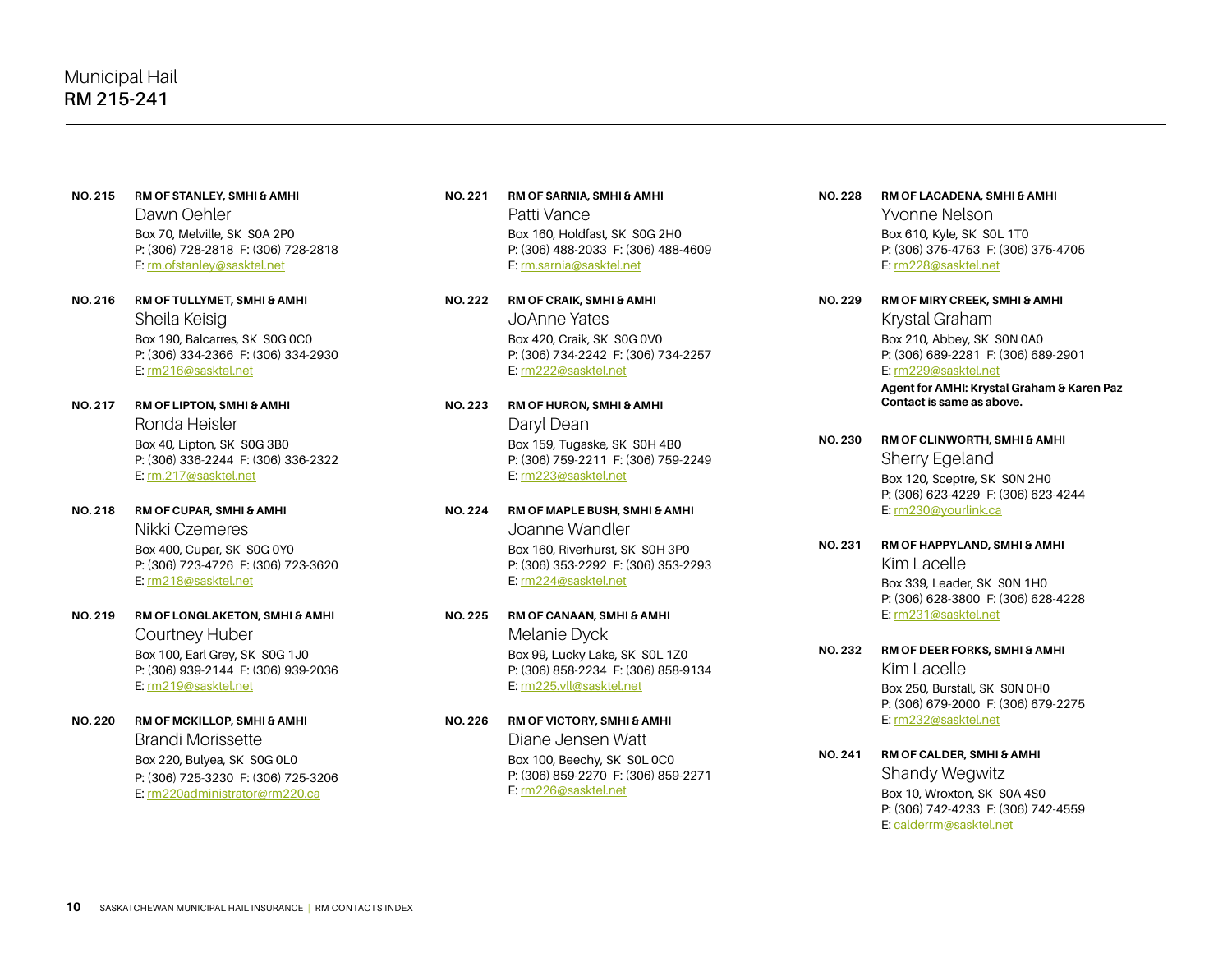#### **NO. 243 RM OF WALLACE, SMHI & AMHI**

Tara Harris Unit F, 132 Broadway St. W, Yorkton, SK S3N 0M3 P: (306) 782-2455 F: (306) 782-5177 E: [wallace@sasktel.net](mailto:wallace%40sasktel.net?subject=)

**NO. 244 RM OF ORKNEY, SMHI & AMHI** Bridgette MacDonald 26-5th Ave. N., Yorkton, SK S3N 0Y8 P: (306) 782-2333 F: (306) 782-5177 E: [244@sasktel.net](mailto:244%40sasktel.net?subject=)

# **NO. 245 RM OF GARRY, SMHI**  Frank Kosa Box 10, Jedburgh, SK S0A 1R0 P: (306) 647-2450 F: (306) 647-2452 E: [rm245@yourlink.ca](mailto:rm245@yourlink.ca)

**Agent for AMHI: Tanis Ferguson Contact: (306) 621-6124**

- **NO. 246 RM OF ITUNA BON ACCORD, SMHI & AMHI** Wilma Hrenyk Box 190, Ituna, SK S0A 1N0 P: (306) 795-2202 F: (306) 795-2203 E: [rmofituna@sasktel.net](mailto:rmofituna@sasktel.net)
- **NO. 247 RM OF KELLROSS, SMHI & AMHI** Edith Goddard Box 10, Leross, SK S0A 2C0 P: (306) 274-4423 F: (306) 274-4424 E: [rm247@sasktel.net](mailto:rm247@sasktel.net)
- **NO. 248 RM OF TOUCHWOOD, SMHI & AMHI**  Sarah Stockdale Box 160, Punnichy, SK S0A 3C0 P: (306) 835-2110 F: (306) 835-2100 E: rm248@sasktel.net

### **NO. 250 RM OF LAST MOUNTAIN VALLEY, SMHI & AMHI** Kelly Walker Box 160, Govan, SK S0G 1Z0 P: (306) 484-2011 F: (306) 484-2113 E: [rm250@sasktel.net](mailto:rm250@sasktel.net)

**NO. 251 RM OF BIG ARM, SMHI** Yvonne Goodsman Box 120, Imperial, SK S0G 2J0 P: (306) 963-2402 F: (306) 963-2405 E: [rm251@sasktel.net](mailto:rm251@sasktel.net) **Agent for AMHI: B G Agencies Contact is same as above**

# **NO. 252 RM OF ARM RIVER, SMHI** Yvonne Goodsman Box 250, Davidson, SK S0G 1A0 P: (306) 567-3103 F: (306) 567-3266 E: [rm252@sasktel.net](mailto:rm252@sasktel.net)

### **Agent for AMHI: B G Agencies Contact is same as above**

**NO. 253 RM OF WILLNER, SMHI** Yvonne Goodsman Box 250, Davidson, SK S0G 1A0 P: (306) 567-3103 F: (306) 567-3266 E: [rm253@sasktel.net](mailto:rm253@sasktel.net)

### **Agent for AMHI: B G Agencies Contact is same as above**

- **NO. 254 RM OF LOREBURN, SMHI & AMHI** Vanessa Tastad Box 40, Loreburn, SK S0H 2S0 P: (306) 644-2022 F: (306) 644-2064 E: [rm254@sasktel.net](mailto:rm254@sasktel.net)
- **NO. 255 RM OF COTEAU, SMHI & AMHI** Lindsay Hargrave Box 30, Birsay, Sk S0L 0G0 P: (306) 573-2047 F: (306) 573-2111 E: [rm255@sasktel.net](mailto:rm255@sasktel.net)
- **NO. 256 RM OF KING GEORGE, SMHI & AMHI** Kelly Dodd Box 100, Dinsmore, SK S0L 0T0 P: (306) 846-2022 F: (306) 846-2999 E: [rm256@sasktel.net](mailto:rm256@sasktel.net)
- **NO. 257 RM OF MONET, SMHI & AMHI** Meghan Nickason Box 370, Elrose, SK S0L 0Z0 P: (306) 378-2212 F: (306) 378-2212 E: [rm257@sasktel.net](mailto:rm257@sasktel.net)
- **NO. 259 RM OF SNIPE LAKE, SMHI & AMHI** Brian Shauf Box 786, Eston, SK S0L 1A0 P: (306) 962-3214 F: (306) 962-4330 E: [rm259@sasktel.net](mailto:rm259@sasktel.net)
- **NO. 260 RM OF NEWCOMBE, SMHI & AMHI** Yvette Schuh Box 40, Glidden, SK S0L 1H0 P: (306) 463-3338 F: (306) 463-4748 E: [rm260@yourlink.ca](mailto:rm260@yourlink.ca)
- **NO. 261 RM OF CHESTERFIELD, SMHI & AMHI** Tosha Kozicki Box 70, Eatonia, SK S0L 0Y0 P: (306) 967-2222 F: (306) 967-2424
	- E: [rm261@sasktel.net](mailto:rm261@sasktel.net)
- **NO. 271 RM OF COTE, SMHI & AMHI** Sherry Guenther Box 669, Kamsack, SK S0A 1S0 P: (306) 542-2121 F: (306) 542-2428 E: [rm271@sasktel.net](mailto:rm271@sasktel.net)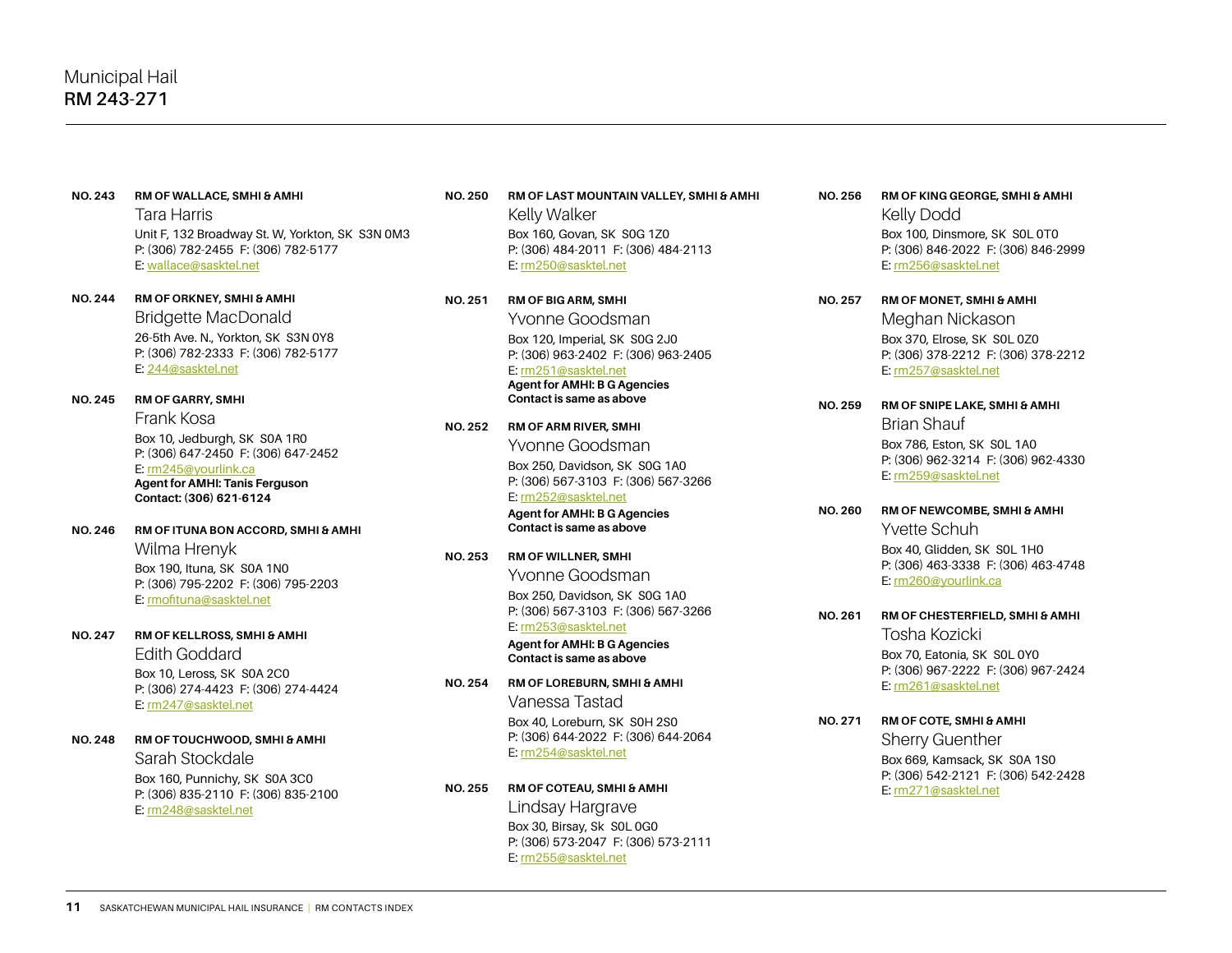- **NO. 273 RM OF SLIDING HILLS, SMHI & AMHI** Cheryle Zbirun Box 70, Mikado, SK S0A 2R0 P: (306) 563-5285 F: (306) 563-4447 E: slidinghills\_rm273@sasktel.net
- **NO. 274 RM OF GOOD LAKE, SMHI & AMHI** Diane Jamieson Box 896, Canora, SK S0A 0L0 P: (306) 563-5244 F: (306) 563-5005 E: [rm274@sasktel.net](mailto:rm274@sasktel.net)
- **NO. 275 RM OF INSINGER, SMHI & AMHI** Sonya Butuk Box 179, Insinger, SK S0A 1L0 P: (306) 647-2422 F: (306) 647-2740 E: [rm275@yourlink.ca](mailto:rm275@yourlink.ca)
- **NO. 276 RM OF FOAM LAKE, SMHI & AMHI** Shanna York Box 490, Foam Lake, SK S0A 1A0 P: (306) 272-3334 F: (306) 272-4722 E: [rm276@sasktel.net](mailto:rm276@sasktel.net)
- **NO. 277 RM OF EMERALD, SMHI & AMHI** Sharolyn Prisiak Box 160, Wishart, SK S0A 4R0 P: (306) 576-2002 F: (306) 576-2132 E: [rm277@sasktel.net](mailto:rm277@sasktel.net)
- **NO. 279 RM OF MOUNT HOPE, SMHI & AMHI** Ashley Greenshields Box 190, Semans, SK S0A 3S0 P: (306) 524-2055 F: (306) 524-4526 E: [rm279@sasktel.net](mailto:rm279office@sasktel.net)
- **NO. 280 RM OF WREFORD, SMHI & AMHI** Melanie Rich Box 99, Nokomis, SK S0G 3R0 P: (306) 528-2202 F: (306) 528-4411 E: [rm280@sasktel.net](mailto:rm280@sasktel.net)
- **NO. 281 RM OF WOOD CREEK, SMHI & AMHI** Darlene Mann Box 10, Simpson, SK S0G 4M0 P: (306) 836-2020 F: (306) 836-4460 E: [rm281@aski.ca](mailto:rm281@aski.ca)
- **NO. 282 RM OF MCCRANEY, SMHI & AMHI** Jacklyn Zdunich Box 129, Kenaston, SK S0G 2N0 P: (306) 252-2240 F: (306) 252-2248 E: [rm282@sasktel.net](mailto:rm282@sasktel.net)
- **NO. 283 RM OF ROSEDALE, SMHI & AMHI** Danielle Hache Box 150, Hanley, SK S0G 2E0 P: (306) 544-2202 F: (306) 544-2252 E: [rm283@sasktel.net](mailto:rm283@sasktel.net)
- **NO. 284 RM OF RUDY, SMHI & AMHI** Trent Sim Box 1010, Outlook, SK S0L 2N0 P: (306) 867-9349 F: (306) 867-9898 E: [rmrudy@sasktel.net](mailto:rmrudy@sasktel.net)
- **NO. 285 RM OF FERTILE VALLEY, SMHI & AMHI** L. Jean Jones Box 70, Conquest, SK S0L 0L0 P: (306) 856-2037 F: (306) 856-2211 E: [rmfv285@sasktel.net](mailto:rmfv285@sasktel.net)
- **NO. 286 RM OF MILDEN, SMHI & AMHI** Denise Ward Box 160, Milden, SK S0L 2L0 P: (306) 935-2181 F: (306) 935-2046 E: [rm286@sasktel.net](mailto:rm286@sasktel.net)
- **NO. 287 RM OF ST. ANDREWS, SMHI & AMHI** Jill Palichuk Box 488, Rosetown, SK S0L 2V0 P: (306) 882-2314 F: (306) 882-3287 E: [rm.287@sasktel.net](mailto:rm.287@sasktel.net)
- **NO. 288 RM OF PLEASANT VALLEY, SMHI & AMHI** Samantha Herring Box 2080, Rosetown, SK S0L 2V0 P: (306) 882-4030 F: (306) 882-4401 E: [rm317@sasktel.net](mailto:rm317@sasktel.net)
- **NO. 290 RM OF KINDERSLEY, SMHI & AMHI** Glenda Giles Box 1210, Kindersley, SK S0L 1S0 P: (306) 463-2524 F: (306) 463-4197 E: [rm290@sasktel.net](mailto:rm290@sasktel.net)
- **NO. 292 RM OF MILTON, SMHI & AMHI** Robin Busby Box 70, Marengo, SK S0L 2K0 P: (306) 968-2922 F: (306) 912-8922 E: [rm292.rm322@sasktel.net](mailto:rm292.rm322@sasktel.net)
- **NO. 301 RM OF ST. PHILIPS, SMHI & AMHI**  Tricia Shankowsky Box 220, Pelly, SK S0A 2Z0 P: (306) 595-2050 F: (306) 595-4941 E: [rm301@sasktel.net](mailto:rm301@sasktel.net)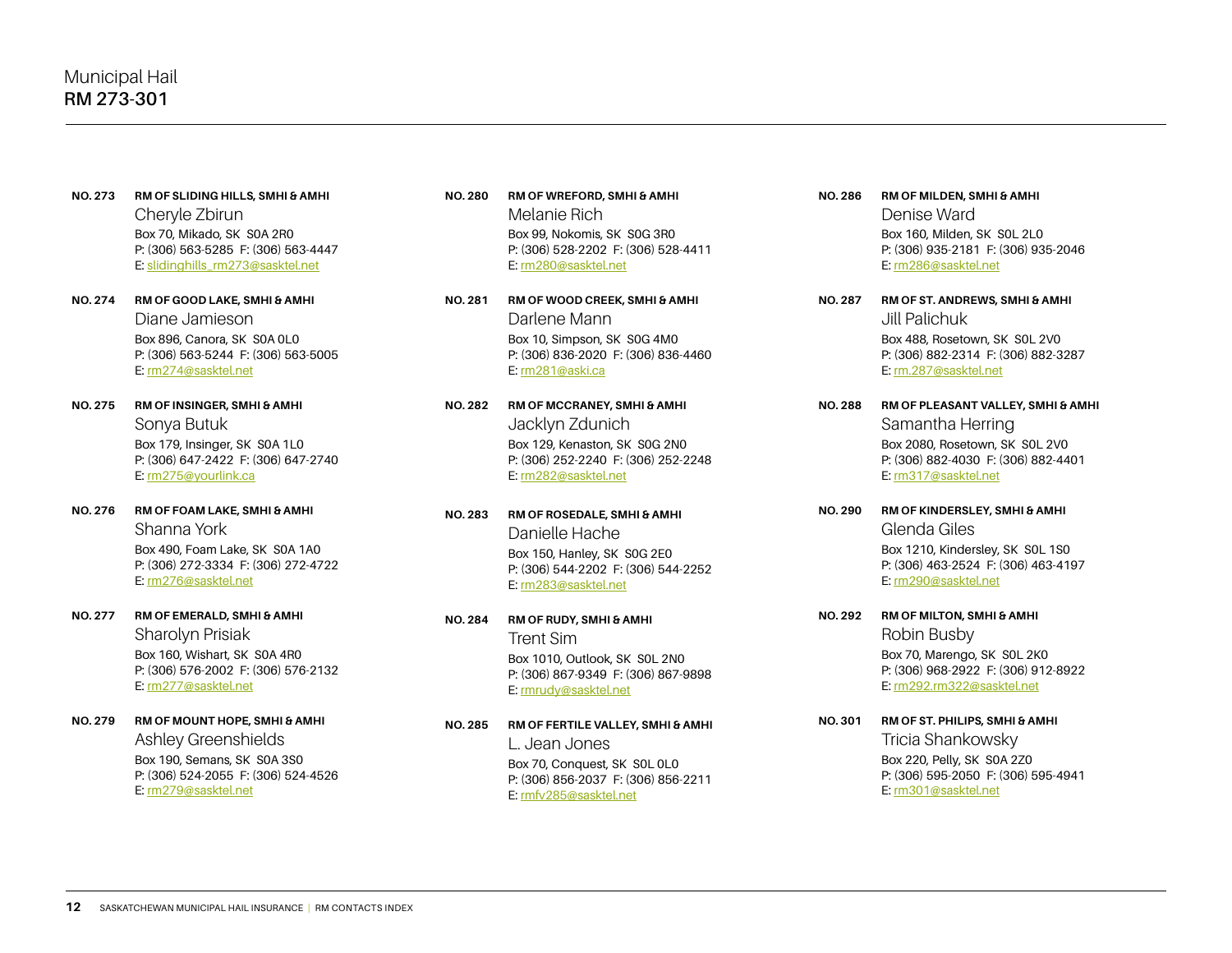- **NO. 303 RM OF KEYS, SMHI & AMHI** Barry Hvidston Box 899, Canora, SK S0A 0L0 P: (306) 563-5331 F: (306) 563-6759 E: [rm303@sasktel.net](mailto:rm303@sasktel.net)
- **NO. 304 RM OF BUCHANAN, SMHI & AMHI** Twila Hadubiak Box 10, Buchanan, SK S0A 0J0 P: (306) 592-2055 F: (306) 592-4436 E: [rm304@sasktel.net](mailto:rm304@sasktel.net)
- **NO. 305 RM OF INVERMAY, SMHI & AMHI** Dana Jack Box 130, Invermay, SK S0A 1M0 P: (306) 593-2152 F: (306) 593-2132 E: [rm.inv.305@sasktel.net](mailto:rm.inv.305@sasktel.net)
- **NO. 307 RM OF ELFROS, SMHI & AMHI** Krista Park Box 40, Elfros, SK S0A 0V0 P: (306) 328-2011 F: (306) 328-4490 E: [rm307@sasktel.net](mailto:rm307@sasktel.net)
- **NO. 308 RM OF BIG QUILL, SMHI & AMHI** Santana Schlosser Box 898, Wynyard, SK S0A 4T0 P: (306) 554-2533 F: (306) 554-3935 E: [rm308@sasktel.net](mailto:rm308@sasktel.net)
- **NO. 309 RM OF PRAIRIE ROSE, SMHI & AMHI**  Lorrie Champ Box 89, Jansen, SK S0K 2B0 P: (306) 364-2013 F: (306) 364-2088 E: [rm309@jansen.ca](mailto:rm309@jansen.ca)
- **NO. 310 RM OF USBORNE, SMHI & AMHI** Anna Rintoul Box 310, Lanigan, SK S0K 2M0 P: (306) 365-2924 F: (306) 365-2129 E: [rm310@sasktel.net](mailto:rm310@sasktel.net)
- **NO. 312 RM OF MORRIS, SMHI & AMHI** Belinda Rowan Box 130, Young, SK S0K 4Y0 P: (306) 259-2211 F: (306) 259-2225 E: [rm312@sasktel.net](mailto:rm312@sasktel.net)
- **NO. 313 RM OF LOST RIVER, SMHI & AMHI** Christine Dyck Box 159, Allan, SK S0K 0C0 P: (306) 257-3272 F: (306) 257-3337 E: [rm313@sasktel.net](mailto:rm313@sasktel.net)
- **NO. 314 RM OF DUNDURN, SMHI & AMHI**  G. Craig Baird Box 159, Dundurn, SK S0K 1K0 P: (306) 492-2132 F: (306) 492-4758 E: rm314@dundurnrm.ca
- **NO. 315 RM OF MONTROSE, SMHI & AMHI**  Deanne Robblee Box 129, Delisle, SK S0L 0P0 P: (306) 493-2694 F: (306) 493-3057 E: [rm315@sasktel.net](mailto:rm315@sasktel.net)
- **NO. 316 RM OF HARRIS, SMHI & AMHI** Adrienne Urban Box 146, Harris, SK S0L 1K0 P: (306) 656-2072 F: (306) 656-2151 E: [rm316@sasktel.net](mailto:rm316%40sasktel.net?subject=)
- **NO. 317 RM OF MARRIOTT, SMHI & AMHI** Samantha Herring Box 366, Rosetown, SK S0L 2V0 P: (306) 882-4030 F: (306) 882-4401 E: [rm317@sasktel.net](mailto:rm317@sasktel.net)
- **NO. 318 RM OF MOUNTAIN VIEW, SMHI & AMHI** Rachel Deobald Box 130, Herschel, SK S0L 1L0 P: (306) 377-2144 F: (306) 377-2023 E: [rm318@sasktel.net](mailto:rm318@sasktel.net)
- **NO. 319 RM OF WINSLOW, SMHI & AMHI** Regan MacDonald Box 310, Dodsland, SK S0L 0V0 P: (306) 356-2106 F: (306) 356-2085 E: [rm319@sasktel.net](mailto:rm319@sasktel.net)
- **NO. 320 RM OF OAKDALE, SMHI & AMHI** Gillain Lund Box 249, Coleville, SK S0L 0K0 P: (306) 965-2281 F: (306) 965-2466 E: [rm320@sasktel.net](mailto:rm320@sasktel.net)
- **NO. 321 RM OF PRAIRIEDALE, SMHI & AMHI** Charlotte Helfrich Box 160, Major, SK S0L 2H0 P: (306) 834-1201 F: (306) 834-1202 E: [rm321@sasktel.net](mailto:rm321@sasktel.net)
- **NO. 322 RM OF ANTELOPE PARK, SMHI & AMHI** Robin Busby Box 70, Marengo, SK S0L 2K0 P: (306) 968-2922 F: (306) 912-8922 E: [rm292.rm322@sasktel.net](mailto:rm292.rm322@sasktel.net)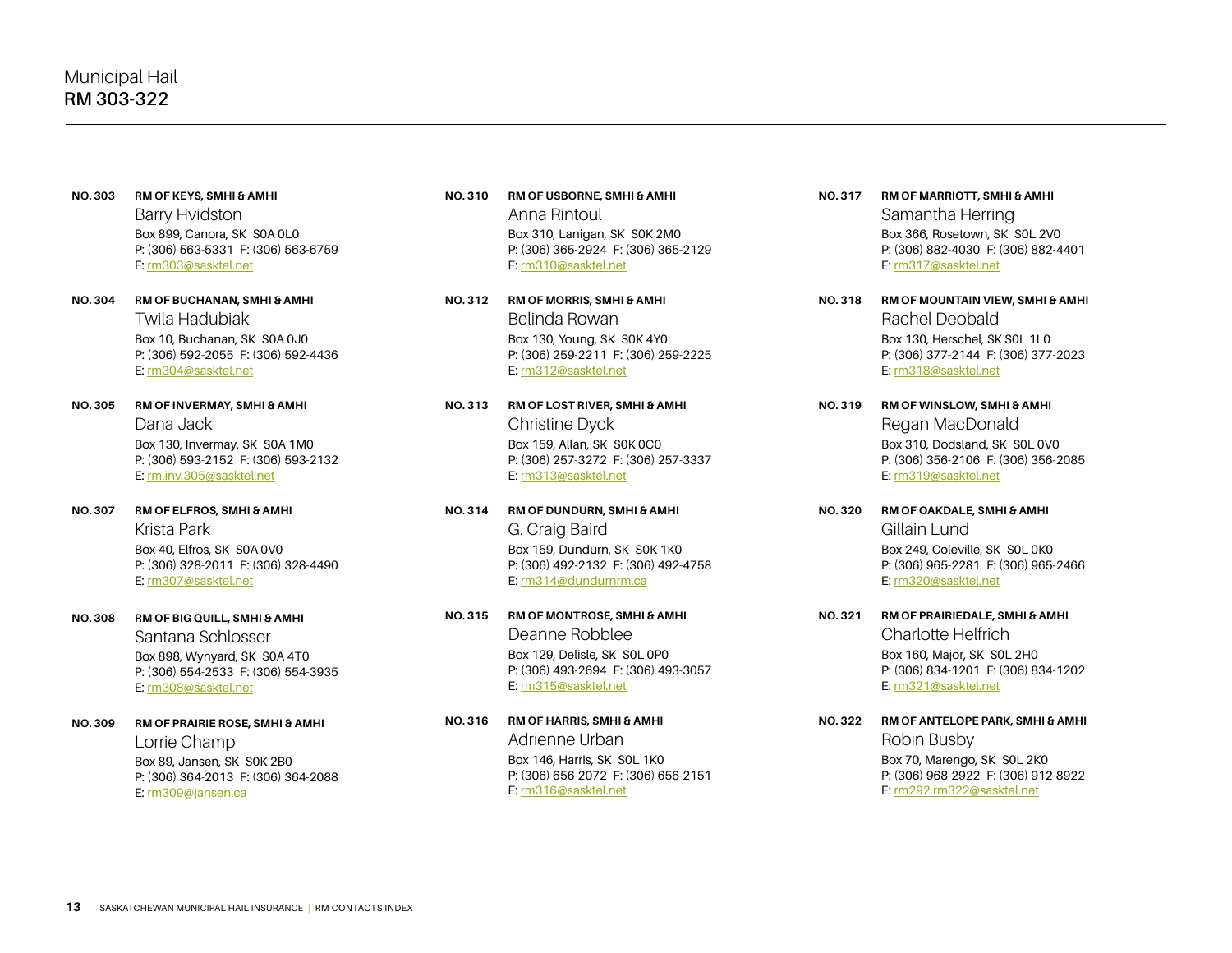- **NO. 331 RM OF LIVINGSTON, SMHI & AMHI** Kelly Rea Box 40, Arran, SK S0A 0B0 P: (306) 595-4521 F: (306) 595-4531 E: [rm331@sasktel.net](mailto:rm331@sasktel.net)
- **NO. 333 RM OF CLAYTON, SMHI & AMHI**  Tanya Papp Box 220, Hyas, SK S0A 1K0 P: (306) 594-2832 F: (306) 594-2944 E: [rm333@sasktel.net](mailto:rm333@sasktel.net)
- **NO. 334 RM OF PREECEVILLE, SMHI & AMHI** Lisa Peterson Box 439, Preeceville, SK S0A 3B0 P: (306) 547-2029 F: (306) 547-2081 E: [rm334@sasktel.net](mailto:rm334@sasktel.net)
- **NO. 335 RM OF HAZEL DELL, SMHI & AMHI** Michael Rattray Box 87, Okla, SK S0A 2X0 P: (306) 325-4315 F: (306) 325-4314 E: [rm335@sasktel.net](mailto:rm335@sasktel.net)
- **NO. 336 RM OF SASMAN, SMHI & AMHI**

Michael Rattray Box 130, Kuroki, SK S0A 1Y0 P: (306) 338-2263 F: (306) 338-2048 E: [rm336@yourlink.ca](mailto:rm336@yourlink.ca)

**NO. 337 RM OF LAKEVIEW, SMHI & AMHI** Carrie Turnbull

Box 220, Wadena, SK S0A 4J0 P: (306) 338-2341 F: (306) 338-2595 E: [rm337@sasktel.net](mailto:rm337@sasktel.net)

### **NO. 338 RM OF LAKESIDE, SMHI**

Julie Lucas Box 9, Quill Lake, SK S0A 3E0 P: (306) 383-2261 F: (306) 383-2255 E: [rm338@sasktel.net](mailto:rm338@sasktel.net)

**Agent for AMHI: Tenie Longmuir Contact is same as above.**

**NO. 339 RM OF LEROY, SMHI & AMHI**

Donna Tymiak Box 100, Leroy, SK S0K 2P0 P: (306) 286-3261 F: (306) 286-3400 E: [rm339@sasktel.net](mailto:rm339@sasktel.net)

# **NO. 340 RM OF WOLVERINE, SMHI & AMHI** Sandi Dunne Box 28, Burr, SK S0K 0T0

P: (306) 682-3640 F: (306) 682-3614 E: [rm340@sasktel.net](mailto:rm340@sasktel.net)

**NO. 341 RM OF VISCOUNT, SMHI & AMHI**

Joni Mack Box 100, Viscount, SK S0K 4M0 P: (306) 944-2044 F: (306) 944-2016 E: [rm341@sasktel.net](mailto:rm341@sasktel.net)

- **NO. 342 RM OF COLONSAY, SMHI & AMHI** Randi Wood Box 130, Colonsay, SK S0K 0Z0 P: (306) 255-2233 F: (306) 255-2291 E: [rm342@sasktel.net](mailto:rm342@sasktel.net)
- **NO. 343 RM OF BLUCHER, SMHI & AMHI** R. Doran Scott Box 100, Bradwell, SK S0K 0P0 P: (306) 257-3344 F: (306) 257-3303
	- E: [rm343@sasktel.net](mailto:rm343@sasktel.net)

## **NO. 344 RM OF CORMAN PARK, SMHI & AMHI**

Kenneth Kolb 111 Pinehouse Drive, Saskatoon, SK S7K 5W1 P: (306) 242-9303 F: (306) 242-6965 E: [rm344@rmcormanpark.ca](mailto:rm344@rmcormanpark.ca)

- **NO. 345 RM OF VANSCOY, SMHI & AMHI** Leanne Mack Box 187, Vanscoy, SK S0L 3J0 P: (306) 668-2060 F: (306) 668-1338 E: [rm345@sasktel.net](mailto:rm345@sasktel.net)
- **NO. 346 RM OF PERDUE, SMHI & AMHI** Allan Kirzinger Box 208, Perdue, SK S0K 3C0 P: (306) 237-4202 F: (306) 237-4202 E: [rm346@sasktel.net](mailto:rm346@sasktel.net)
- **NO. 347 RM OF BIGGAR, SMHI** Sandi Silvernagle Box 280, Biggar, SK S0K 0M0 P: (306) 948-2422 F: (306) 948-2250 E: [rm347admin@sasktel.net](mailto:rm347@sasktel.net)
- **NO. 349 RM OF GRANDVIEW, SMHI & AMHI** Shonda Toner Box 39, Kelfield, SK S0K 2C0 P: (306) 932-4911 F: (306) 932-4923 E: [rm349@xplornet.com](mailto:rm349@xplornet.com)
- **NO. 350 RM OF MARIPOSA, SMHI & AMHI** Kathy Wurz Box 228, Kerrobert, SK S0L 1R0 P: (306) 834-5037 F: (306) 834-5047 E: [rm350@sasktel.net](mailto:rm350@sasktel.net)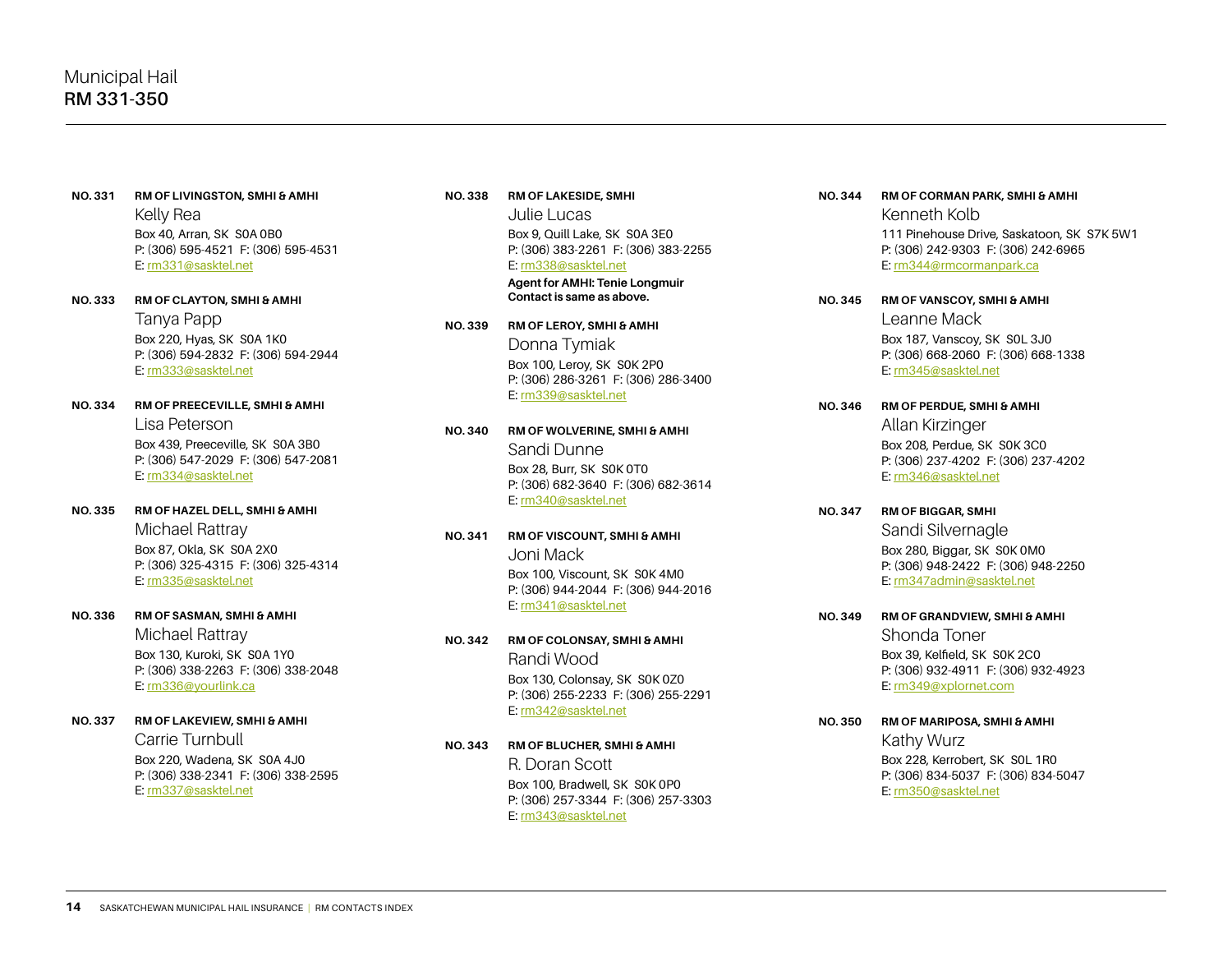- **NO. 351 RM OF PROGRESS, SMHI & AMHI** Kimberly Adams Box 460, Luseland, SK S0L 2A0 P: (306) 372-4322 F: (306) 372-4146 E: [rm351@sasktel.net](mailto:rm351%40sasktel.net?subject=)
- **NO. 352 RM OF HEART'S HILL, SMHI & AMHI** Janelle Franko Box 458, Luseland, SK S0L 2A0 P: (306) 372-4224 F: (306) 372-4770 E: [rm352@sasktel.net](mailto:rm352@sasktel.net)
- **NO. 366 RM OF KELVINGTON, SMHI & AMHI** Heather Elmy Box 519, Kelvington, SK S0A 1W0 P: (306) 327-4222 F: (306) 327-4222 E: [rm366@sasktel.net](mailto:rm366@sasktel.net)
- **NO. 367 RM OF PONASS LAKE, SMHI & AMHI** Loretta Prevost Box 98, Rose Valley, SK S0E 1M0 P: (306) 322-2162 F: (306) 322-2168 E: [rm367@sasktel.net](mailto:rm367@sasktel.net)
- **NO. 368 RM OF SPALDING, SMHI & AMHI** Cathy Holt Box 10, Spalding, SK S0K 4C0 P: (306) 872-2166 F: (306) 872-2275 E: [rm368@sasktel.net](mailto:rm368@sasktel.net)
- **NO. 369 RM OF ST. PETER, SMHI & AMHI** Angie Peake Box 70, Annaheim, SK S0K 0G0 P: (306) 598-2122 F: (306) 598-4526 E: [rm369@sasktel.net](mailto:rm369@sasktel.net)
- **NO. 370 RM OF HUMBOLDT, SMHI & AMHI** Corinne Richardson Box 420, Humboldt, SK S0K 2A0 P: (306) 682-2242 F: (306) 682-3239 E: [r.m.humboldt@sasktel.net](mailto:r.m.humboldt@sasktel.net)
- **NO. 371 RM OF BAYNE, SMHI & AMHI** Diana Koenning Box 130, Bruno, SK S0K 0S0 P: (306) 369-2511 F: (306) 369-2528 E: [rm371@sasktel.net](mailto:rm371@sasktel.net)
- **NO. 372 RM OF GRANT, SMHI & AMHI** Brenda Skakun Box 190, Vonda, SK S0K 4N0 P: (306) 258-2022 F: (306) 258-2011 E: [rm372@baudoux.ca](mailto:rm372@baudoux.ca)
- **NO. 373 RM OF ABERDEEN, SMHI & AMHI**  Bridgette Shwytky Box 40, Aberdeen, SK S0K 0A0 P: (306) 253-4312 F: (306) 253-4445 E: [rm373@sasktel.net](mailto:rm373@sasktel.net)
- **NO. 376 RM OF EAGLE CREEK, SMHI & AMHI** Trent Smith Box 278, Asquith, SK S0K 0J0 P: (306) 237-4424 F: (306) 237-4294 E: [rm376eaglecreek@xplornet.ca](mailto:rm376eaglecreek@xplornet.ca)
- **NO. 377 RM OF GLENSIDE, SMHI** Joanne Fullerton Box 1084, Biggar, SK S0K 0M0 P: (306) 948-3681 F: (306) 948-3684 E: [rm377@sasktel.net](mailto:rm377@sasktel.net)
- **NO. 378 RM OF ROSEMOUNT, SMHI & AMHI** Kara Kirilenko Box 184, Landis, SK S0K 2K0 P: (306) 658-2034 F: (306) 658-2028 E: [rm378@sasktel.net](mailto:rm378@sasktel.net)
- **NO. 379 RM OF REFORD, SMHI & AMHI** Sherry Huber Box 100, Wilkie, SK S0K 4W0 P: (306) 843-2342 F: (306) 843-2455 E: [rm409@sasktel.net](mailto:rm409@sasktel.net)
- **NO. 380 RM OF TRAMPING LAKE, SMHI & AMHI** Stacy Hawkins Box 129, Scott, SK S0K 4A0 P: (306) 247-2033 F: (306) 247-2055 E: [rmtl380@outlook.com](mailto:rmtl380%40outlook.com?subject=)

**Agent for AMHI: Stacy Hawkins & Krystal Ferguson. Contact is same as above.**

- **NO. 381 RM OF GRASS LAKE, SMHI & AMHI** Theresa Poschenrieder Box 1686, Unity, SK S0K 4L0 P: (306) 228-2988 F: (306) 228-4188 E: [rm381@sasktel.net](mailto:rm381@sasktel.net)
- **NO. 382 RM OF EYE HILL, SMHI & AMHI** Jason Pilat Box 39, Macklin, SK S0L 2C0 P: (306) 753-2075 F: (306) 753-2304 E: [rm382@sasktel.net](mailto:rm382@sasktel.net)
- **NO. 394 RM OF HUDSON BAY, SMHI & AMHI** Tracy Smith Box 520, Hudson Bay, SK S0E 0Y0 P: (306) 865-2691 F: (306) 865-2857 E: [rm394@sasktel.net](mailto:rm394@sasktel.net)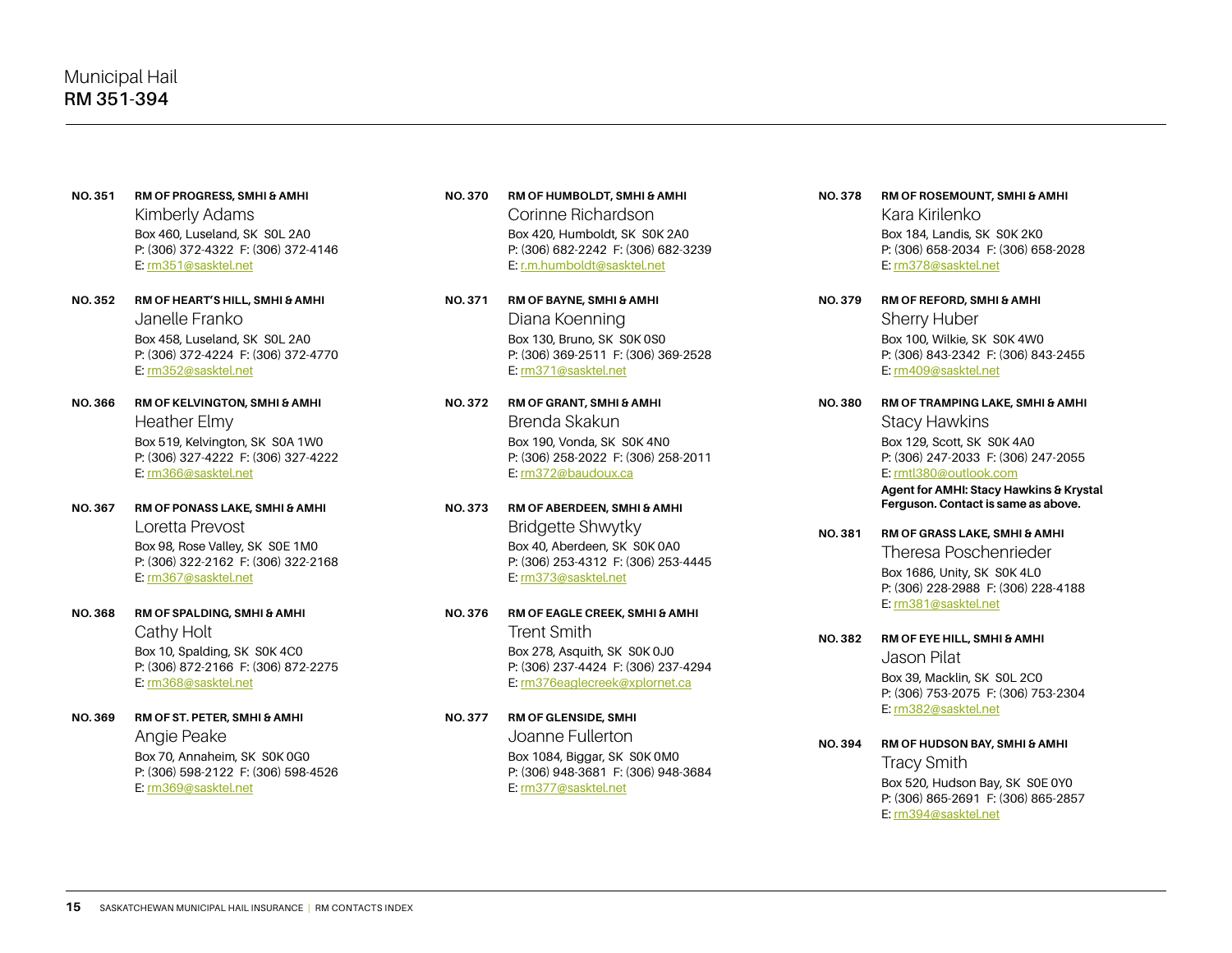- **NO. 395 RM OF PORCUPINE, SMHI & AMHI** Nicole Smith Box 190, Porcupine Plain, SK S0E 1H0 P: (306) 278-2368 F: (306) 278-3473 E: [rm395@sasktel.net](mailto:rm395@sasktel.net)
- **NO. 397 RM OF BARRIER VALLEY, SMHI & AMHI** Glenda Smith Box 246, Archerwill, SK S0E 0B0 P: (306) 323-2101 F: (306) 323-2106 E: [rm397@sasktel.net](mailto:rm397@sasktel.net)
- **NO. 398 RM OF PLEASANTDALE, SMHI & AMHI** Donna Goertzen Box 70, Naicam, SK S0K 2Z0 P: (306) 874-5732 F: (306) 874-2225 E: [rm398@sasktel.net](mailto:rm398.office@sasktel.net)
- **NO. 399 RM OF LAKE LENORE, SMHI & AMHI**  Kelsey Dutka Box 280, St. Brieux, SK S0K 3V0 P: (306) 275-2066 F: (306) 275-4667 E: [rmll@sasktel.net](mailto:rmll@sasktel.net)
- **NO. 400 RM OF THREE LAKES, SMHI & AMHI** Karen Smith Box 100, Middle Lake, SK S0K 2X0 P: (306) 367-2172 F: (306) 367-2011 E: [rm400@sasktel.net](mailto:rm400@sasktel.net)
- **NO. 401 RM OF HOODOO, SMHI** Joan Corneil Box 250, Cudworth, SK S0K 1B0 P: (306) 256-3281 F: (306) 256-7147

E: [rm401admin@sasktel.net](mailto:rm401admin%40sasktel.net?subject=) **Agent for AMHI: Catherine Mazurkewich**

**Contact is same as above.**

- **NO. 402 RM OF FISH CREEK, SMHI & AMHI** Melissa Dieno Box 160, Wakaw, SK S0K 4P0 P: (306) 233-4412 F: (306) 233-5234 E: [rm402@sasktel.net](mailto:rm402%40sasktel.net?subject=)
- **NO. 403 RM OF ROSTHERN, SMHI & AMHI** Amanda McCormick Box 126, Rosthern, SK S0K 3R0 P: (306) 232-4393 F: (306) 232-5321 E: [rm403admin@sasktel.net](mailto:rm403admin@sasktel.net)
- **NO. 404 RM OF LAIRD, SMHI & AMHI** Bertha Buhler Box 160, Waldheim, SK S0K 4R0 P: (306) 945-2133 F: (306) 945-4824 E: [administrator@rmoflaird.ca](mailto:administrator%40rmoflaird.ca?subject=)
- **NO. 405 RM OF GREAT BEND, SMHI & AMHI** Valerie Fendelet Box 150, Borden, SK S0K 0N0 P: (306) 997-2101 F: (306) 997-2201 E: [rm405@sasktel.net](mailto:rm405@sasktel.net)
- **NO. 406 RM OF MAYFIELD, SMHI & AMHI** Brenda Appleton Box 100, Maymont, SK S0M 1T0 P: (306) 389-2112 F: (306) 389-2162 E: [rm406@sasktel.net](mailto:rm406@sasktel.net)
- **NO. 409 RM OF BUFFALO, SMHI & AMHI** Sherry Huber Box 100, Wilkie, SK S0K 4W0 P: (306) 843-2342 F: (306) 843-2455 E: [rm409@sasktel.net](mailto:rm409@sasktel.net)
- **NO. 410 RM OF ROUND VALLEY, SMHI & AMHI** Rhonda Brandle Box 538, Unity, SK S0K 4L0 P: (306) 228-2248 F: (306) 228-3483 E: [rm410@sasktel.net](mailto:rm410@sasktel.net)
- **NO. 411 RM OF SENLAC, SMHI & AMHI** Paulina Herle Box 130, Senlac, SK S0L 2Y0 P: (306) 228-3339 F: (306) 228-2264 E: [rm411@sasktel.net](mailto:rm411@sasktel.net)
- **NO. 426 RM OF BJORKDALE, SMHI & AMHI** Geraldine Fountain Box 60, Bjorkdale, SK S0E 0E0 P: (306) 886-2470 F: (306) 886-2476 E: [rm426assist@sasktel.net](mailto:rm426@sasktel.net)
- **NO. 427 RM OF TISDALE, SMHI & AMHI** Dawn Marleau Box 128, Tisdale, SK S0E 1T0 P: (306) 873-2334 F: (306) 873-4442 E: [rm427@sasktel.net](mailto:rm427@sasktel.net)
- **NO. 428 RM OF STAR CITY, SMHI & AMHI** Levina Pearse Box 370, Star City, SK S0E 1P0 P: (306) 863-2522 F: (306) 863-2255 E: [r.m.starcity@sasktel.net](mailto:r.m.starcity@sasktel.net)
- **NO. 429 RM OF FLETT'S SPRINGS, SMHI & AMHI** Tamie McLean Box 160, Melfort, SK S0E 1A0 P: (306) 752-3606 F: (306) 752-3882 E: [rm429@sasktel.net](mailto:rm429@sasktel.net)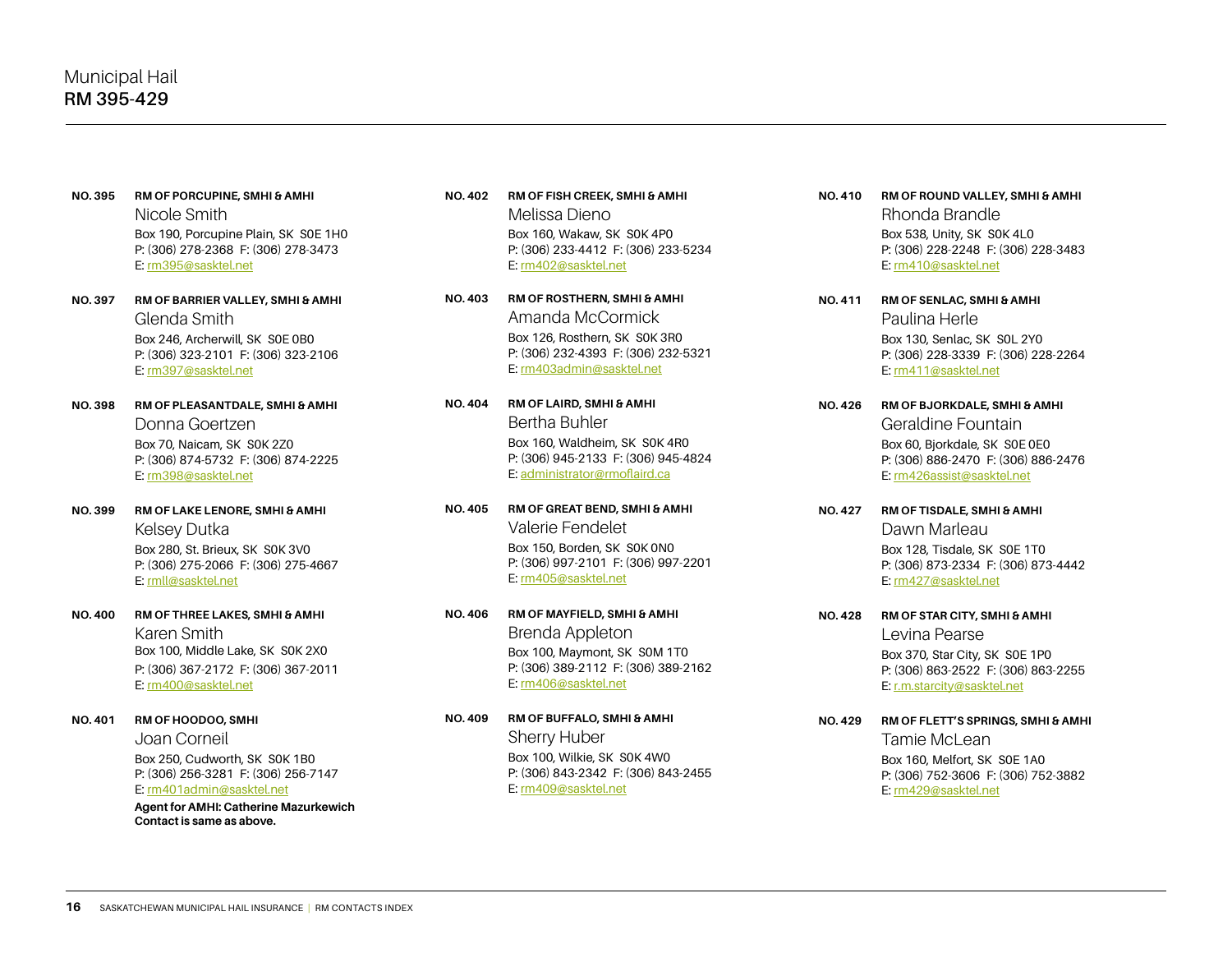- **NO. 430 RM OF INVERGORDON, SMHI & AMHI** Courtney Beaulieu Box 40, Crystal Springs, SK S0K 1A0 P: (306) 749-2852 F: (306) 749-2499 E: info@rm430.ca
- **NO. 431 RM OF ST. LOUIS, SMHI & AMHI** Sindy Tait Box 28, Hoey, SK S0J 1E0 P: (306) 422-6170 F: (306) 422-8520 E: [rm431@sasktel.net](mailto:rm431@sasktel.net)
- **NO. 434 RM OF BLAINE LAKE, SMHI & AMHI** Linda Klimm Box 38, Blaine Lake, SK S0J 0J0 P: (306) 497-2282 F: (306) 497-2423 E: [rm434@sasktel.ne](mailto:rm434@sasktel.net)t
- **NO. 435 RM OF REDBERRY, SMHI & AMHI**  Mark Misquitta Box 160, Hafford, SK S0J 1A0 P: (306) 549-2333 F: (306) 549-2435 E: [rm435@sasktel.net](mailto:rm435%40sasktel.net?subject=)
- **NO. 436 RM OF DOUGLAS, SMHI & AMHI** Darrin Beaudoin Box 964, Speers, SK S0M 2V0 P: (306) 246-2171 F: (306) 246-2173 E: [rm436@littleloon.ca](mailto:rm436@littleloon.ca)
- **NO. 437 RM OF NORTH BATTLEFORD, SMHI & AMHI** Nicole Collins Box 187, North Battleford, SK S9A 2Y1 P: (306) 445-3604 F: (306) 445-3694 E: [rm437@sasktel.net](mailto:rm437@sasktel.net)
- **NO. 438 RM OF BATTLE RIVER, SMHI & AMHI** Betty Johnson Box 159, Battleford, SK S0M 0E0 P: (306) 937-2235 E: [rm438@sasktel.net](mailto:rm438@sasktel.net)
- **NO. 439 RM OF CUT KNIFE, SMHI & AMHI** Dana Klus Box 70, Cut Knife, SK S0M 0N0 P: (306) 398-2353 F: (306) 398-3016 E: [rm439@sasktel.net](mailto:rm439@sasktel.net)
- **NO. 440 RM OF HILLSDALE, SMHI & AMHI** Janet Hollingshead Box 280, Neilburg, SK S0M 2C0 P: (306) 823-4321 F: (306) 823-4477 E: [rm440@sasktel.net](mailto:rm440@sasktel.net)
- **NO. 442 RM OF MANITOU LAKE, SMHI & AMHI** Joanne Loy Box 69, Marsden, SK S0M 1P0 P: (306) 826-5215 F: (306) 826-5512 E: [rm442@sasktel.net](mailto:rm442@sasktel.net)
- **NO. 456 RM OF ARBORFIELD, SMHI & AMHI** Andrea Bell Box 280, Arborfield, SK S0E 0A0 P: (306) 769-8533 F: (306) 769-8301 E: [arbor456@sasktel.net](mailto:arbor456%40sasktel.net?subject=)
- **NO. 457 RM OF CONNAUGHT, SMHI & AMHI** Jaime Orr Box 25, Tisdale, SK S0E 1T0 P: (306) 873-2657 F: (306) 873-4442 E: [rm457@sasktel.net](mailto:rm457@sasktel.net)
- **NO. 458 RM OF WILLOW CREEK, SMHI & AMHI** Vicki Baptist Box 5, Brooksby, SK S0E 0H0 P: (306) 863-4143 F: (306) 863-2366 E: [rm458@staffcomm.com](mailto:rm458@staffcomm.com)
- **NO. 459 RM OF KINISTINO, SMHI & AMHI** Jackie Mann Box 310, Kinistino, SK S0J 1H0 P: (306) 864-2474 F: (306) 864-2880 E: [rm459@sasktel.net](mailto:rm459@sasktel.net)
- **NO. 460 RM OF BIRCH HILLS, SMHI & AMHI** Cherie Opseth Box 369, Birch Hills, SK S0J 0G0 P: (306) 749-2233 F: (306) 749-2220 E: [rm460@sasktel.net](mailto:rm460@sasktel.net)
- **NO. 461 RM OF PRINCE ALBERT, SMHI & AMHI**  Rochelle Neff 99 River Street East, Prince Albert, SK S6V 0A1 P: (306) 763-2469 F: (306) 763-6369 E: [rm461@sasktel.net](mailto:rm461@sasktel.net)
- **NO. 463 RM OF DUCK LAKE, SMHI & AMHI** Karen Baynton Box 250, Duck Lake, SK S0K 1J0 P: (306) 467-2011 F: (306) 467-4423 E: [rm463@sasktel.net](mailto:rm463@sasktel.net)
- **NO. 464 RM OF LEASK, SMHI & AMHI** Riannon Nelson Box 190, Leask, SK S0J 1M0 P: (306) 466-2000 F: (306) 466-2091 E: [rmleask.464@sasktel.net](mailto:rmleask.464@sasktel.net)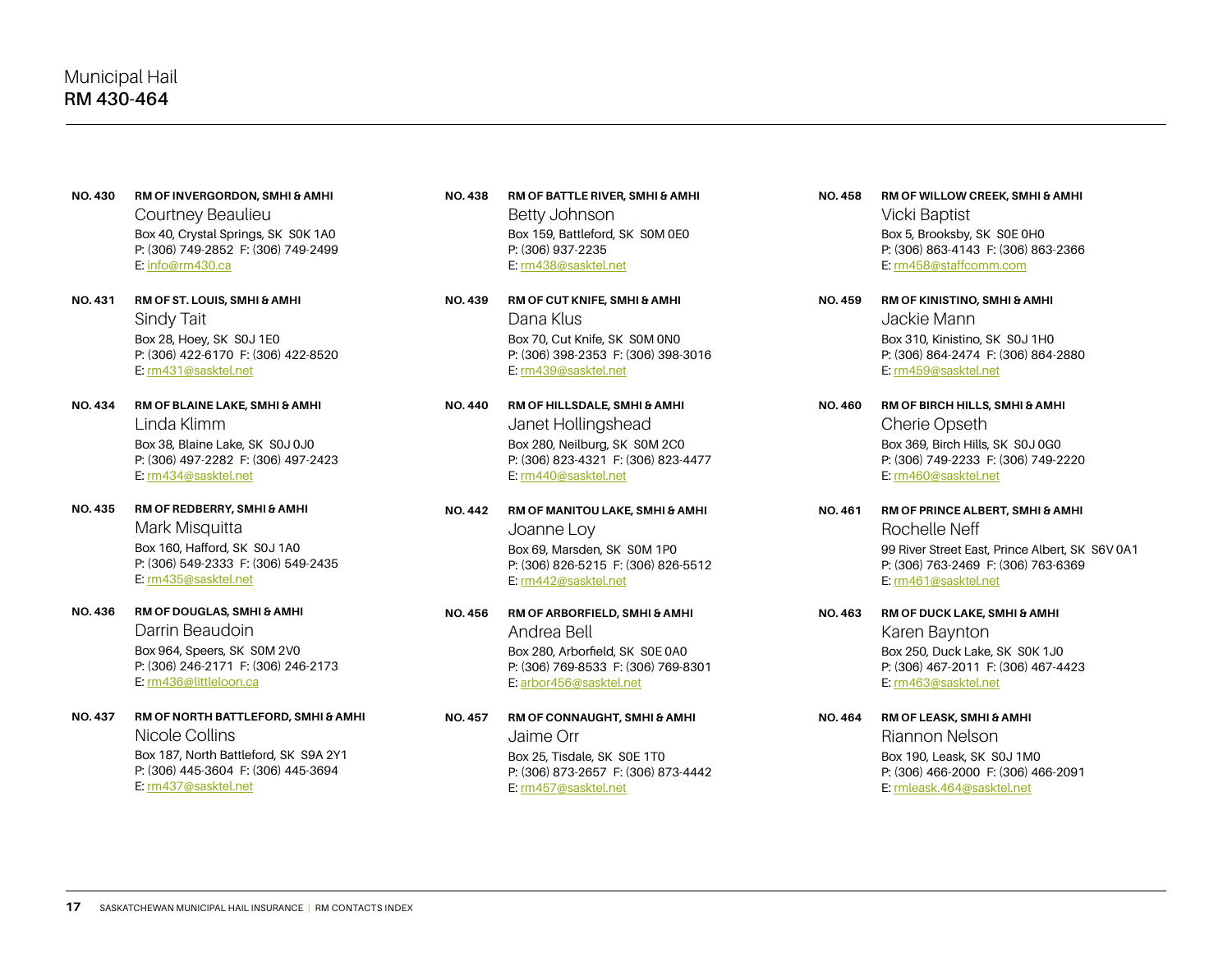- **NO. 466 RM OF MEETING LAKE, SMHI & AMHI** Janelle Lavallee Box 26, Mayfair, SK S0M 1S0 P: (306) 246-4228 F: (306) 246-4974 E: [rm466@sasktel.net](mailto:rm466@sasktel.net)
- **NO. 467 RM OF ROUND HILL, SMHI & AMHI** Christina Moore Box 9, Rabbit Lake, SK S0M 2L0 P: (306) 824-2044 F: (306) 824-2150 E: [rm467@sasktel.net](mailto:rm467@sasktel.net)
- **NO. 468 RM OF MEOTA, SMHI & AMHI** Wanda Boon Box 80, Meota, SK S0M 1X0 P: (306) 892-2061 F: (306) 892-2449 E: [rm468@sasktel.net](mailto:rm468@sasktel.net)
- **NO. 469 RM OF TURTLE RIVER, SMHI & AMHI** Becky Carr Box 128, Edam, SK S0M 0V0 P: (306) 397-2311 F: (306) 397-2346 E: [rm469@sasktel.net](mailto:rm469@sasktel.net)
- **NO. 470 RM OF PAYNTON, SMHI & AMHI** Michelle Buechler

Box 10, Paynton, SK S0M 2J0 P: (306) 895-2020 F: (306) 895-4800 E: [rm470@sasktel.net](mailto:rm470@sasktel.net)

#### **NO. 471 RM OF ELDON, SMHI & AMHI**

Lee Torrance Box 130, Maidstone, SK S0M 1M0 P: (306) 893-2391 F: (306) 893-4644 E: [rm471@sasktel.net](mailto:rm471@sasktel.net)

- **NO. 472 RM OF WILTON, SMHI & AMHI** Darren Elder Box 40, Marshall, SK S0M 1R0 P: (306) 387-6244 F: (306) 387-6598 E: [info@rmwilton.ca](mailto:info%40rmwilton.ca?subject=)
- **NO. 486 RM OF MOOSE RANGE, SMHI & AMHI** Beverly Doerksen Box 699, Carrot River, SK S0E 0L0 P: (306) 768-2212 F: (306) 768-2211 E: [rm486@sasktel.net](mailto:rm486@sasktel.net)
- **NO. 487 RM OF NIPAWIN, SMHI & AMHI** Nathalie Hipkins Box 250, Codette, SK S0E 0P0 P: (306) 862-9551 F: (306) 862-2432 E: [rm487@sasktel.net](mailto:rm487@sasktel.net)
- **NO. 488 RM OF TORCH RIVER, SMHI & AMHI** David Yorke Box 40, White Fox, SK S0J 3B0 P: (306) 276-2066 F: (306) 276-2099 E: [rm488@sasktel.net](mailto:rm488@sasktel.net)
- **NO. 490 RM OF GARDEN RIVER, SMHI & AMHI** Rebecca Matthews Box 70, Meath Park, SK S0J 1T0 P: (306) 929-2020 F: (306) 929-2281 E: [rm490@sasktel.net](mailto:rm490@sasktel.net)

**NO. 491 RM OF BUCKLAND, SMHI & AMHI** Cori Sarginson 99 River Street East, Prince Albert, SK S6V 0A1 P: (306) 763-2585 F: (306) 763-6369 E: [rm491@sasktel.net](mailto:rm491@sasktel.net)

**NO. 493 RM OF SHELLBROOK, SMHI & AMHI**

Duane Storey Box 250, Shellbrook, SK S0J 2E0 P: (306) 747-2178 F: (306) 747-4315 E: [admin.493@sasktel.net](mailto:admin.493%40sasktel.net?subject=)

- **NO. 494 RM OF CANWOOD, SMHI** Lorna Benson Box 10, Canwood, SK S0J 0K0 P: (306) 468-2014 F: (306) 468-2666 E: [rm494@sasktel.net](mailto:rm494%40sasktel.net?subject=) **Agent for AMHI: Benssun Acres Inc. Contact is same as above.**
- **NO. 496 RM OF SPIRITWOOD, SMHI & AMHI** Colette Bussiere Box 340, Spiritwood, SK S0J 2M0 P: (306) 883-2034 F: (306) 883-2557 E: [rm496@sasktel.net](mailto:rm496@sasktel.net)
- **NO. 497 RM OF MEDSTEAD, SMHI & AMHI** Christin Egeland Box 12, Medstead, SK S0M 1W0 P: (306) 342-4609 F: (306) 342-2067 E: [rm497@sasktel.net](mailto:rm497@sasktel.net)
- **NO. 498 RM OF PARKDALE, SMHI & AMHI** Ashela McCullough Box 310, Glaslyn, SK S0M 0Y0 P: (306) 342-2015 F: (306) 342-4442 E: [rm498@sasktel.net](mailto:rm498@sasktel.net)

**NO. 499 RM OF MERVIN, SMHI & AMHI** Prabhjot Lashar Box 130, Turtleford, SK S0M 2Y0 P: (306) 845-2045 F: (306) 845-2950 E: [cao@rmofmervin.com](mailto:cao%40rmofmervin.com?subject=)